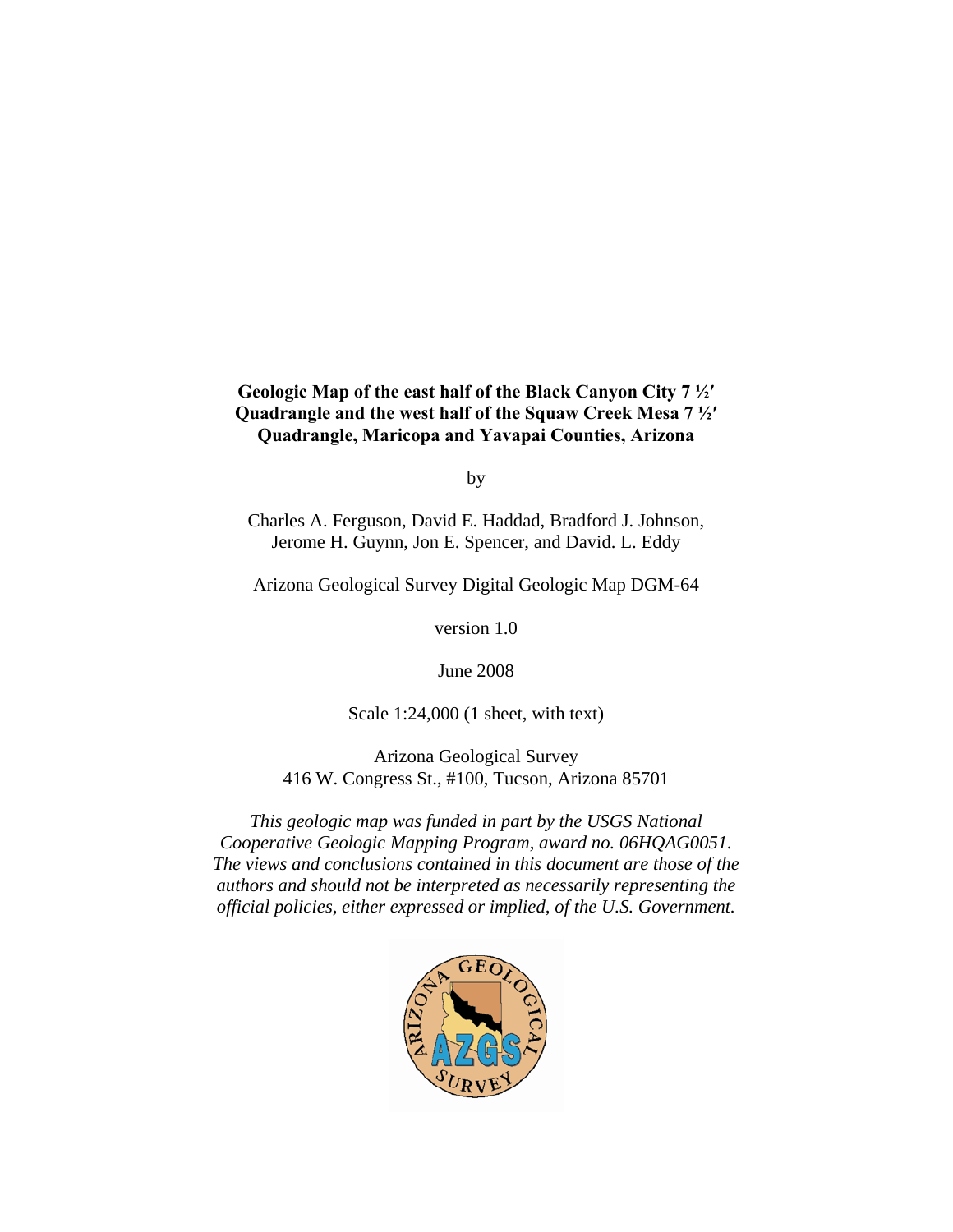**Geologic Map of the east half of the Black Canyon City 7 ½′ Quadrangle and the west half of the Squaw Creek Mesa 7 ½′ Quadrangle, Maricopa and Yavapai Counties, Arizona** 

by

Charles A. Ferguson, David E. Haddad, Bradford J. Johnson, Jerome H. Guynn, Jon E. Spencer, and David L. Eddy

### **INTRODUCTION**

The eastern Black Canyon City 7 ½' Quadrangle and the western Squaw Creek Mesa 7 ½' Quadrangle includes the Interstate 17 corridor where it passes through Black Canyon City and Rock Springs and continues north up the steep grade on the southwest slope of Black Mesa (Figure 1). Production of this geologic map continues the Arizona Geological Survey mapping program at the periphery of the Phoenix metropolitan area. Mapping was done under the joint State-Federal STATEMAP program, as specified in the National Geologic Mapping Act of 1992, and was jointly funded by the Arizona Geological Survey and the U.S. Geological Survey under STATEMAP Program Contract award number 06HQAG0051. Mapping was compiled digitally using ESRI ArcGIS software.

#### **ACKNOWLEDGEMENTS**

Mapping was done during the winter/spring of 2006/2007 during the final stages of Robert Leighty's compilation of many years of work in which he summarizes and expands on aspects of his Ph.D. research (Leighty, 1997) in the Transition Zone of central Arizona that impact the Black Canyon City area. Robert kindly shared the results of his manuscript and map (Leighty, 2007) with us, and this allowed us to focus on aspects of the geology that were not addressed in detail in his studies; specifically details of Proterozoic and Cenozoic structure, and stratigraphy of the sedimentary portion of the Chalk Canyon Formation. Steve Maynard and Bruce Bryant also shared information regarding work they had done in Moore Gulch and southerly adjacent portions of the study area. The exhaustive research done by these workers and their bibliographies, including several important unpublished and unavailable documents, was of inestimable value to us.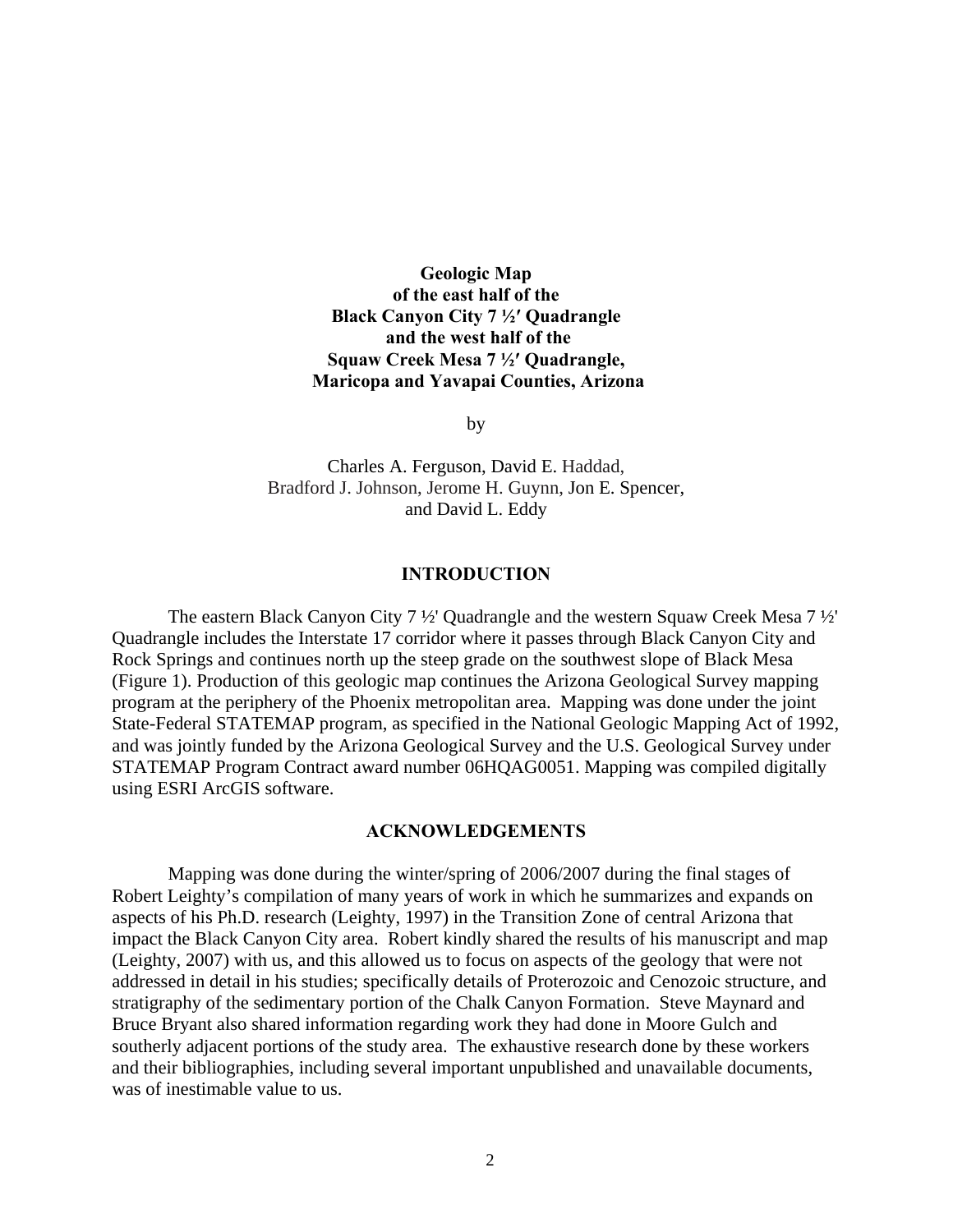

- TKg Early Tertiary and late Cretaceous (Laramide) granitic rocks
- Yg Mesoproterozoic granitic rocks
- YXg Proterozoic granitic rocks, undivided
- Xms Paleoproterozoic metasedimentary rocks
- Xmv Paleoproterozoic metavolcanic rocks



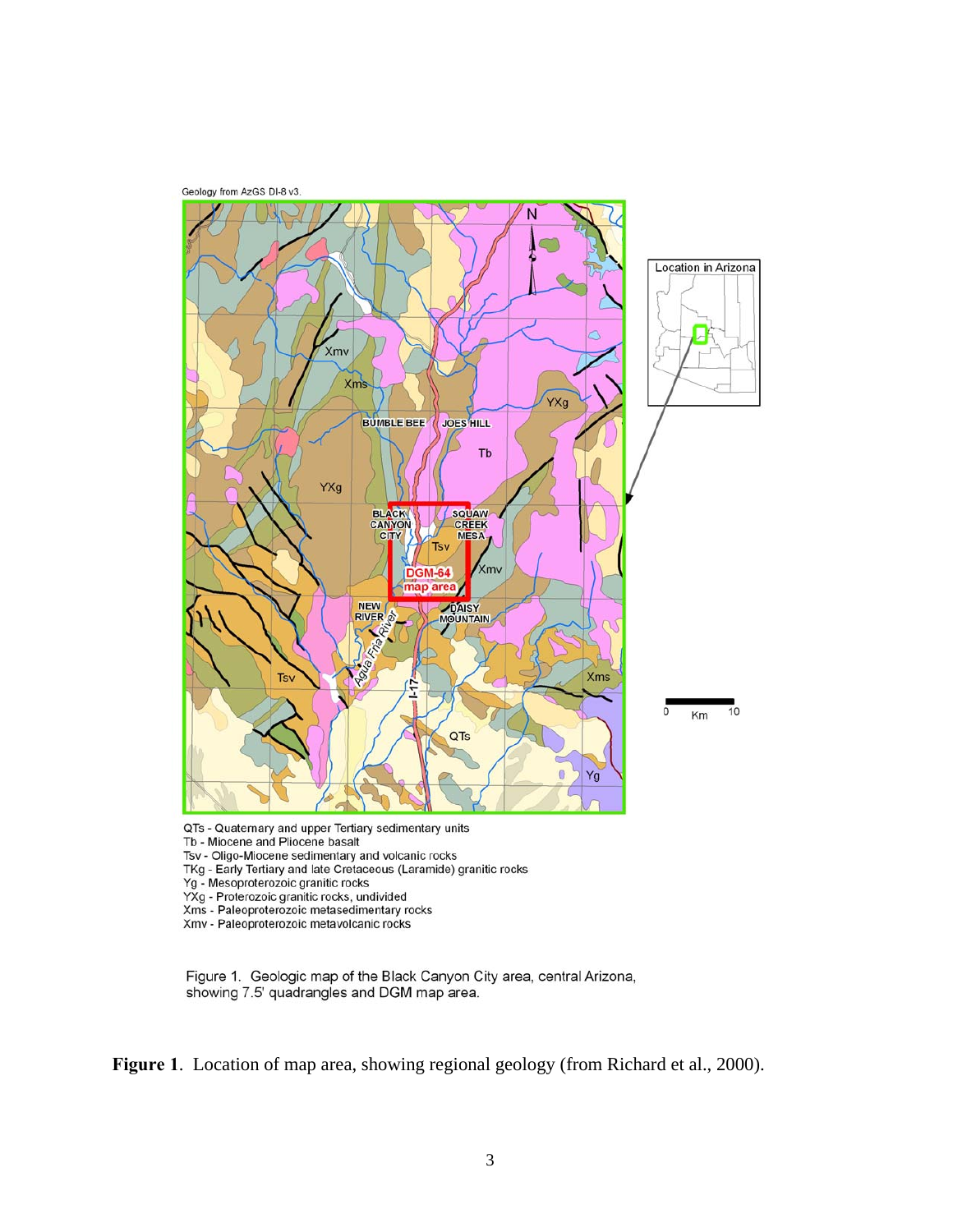## **SURFICIAL MAP UNIT DESCRIPTIONS**

dMan made deposits (<~50 yrs) **–** Disturbed areas consisting mostly of road and bridge embankments.

## **River Deposits**

- Qycr Late Holocene active river channel deposits (<~100 yrs)This unit includes active, open channel deposits of the Agua Fria River, Black Canyon Creek and Squaw Creek drainages. The deposits are composed of unconsolidated, poorly sorted and well-rounded fine to coarse sand, pebbles (4-64 mm), cobbles (64-256 mm) and boulders (>256 mm). Qy<sub>c</sub>r is generally incised between 1 and 4 m below adjacent Holocene terraces, and up to 60 m below abandoned Pleistocene terraces  $(Q_i|_1 r)$ . Channel areas are prone to deep inundation and high-velocity flow during moderate to large flood events that may result in scouring and bar deposition. Bar-and-swale topography is present on active point bars. Channel banks and cut banks are subject to undercutting and lateral erosion during flood events. The main channel generally diverges into braided channels where meanders are absent. Surfaces of this unit have little vegetation cover consisting of grasses and small shrubs, and no soil development is present. Imbrication of pebbles and cobbles is obvious and consistent with the direction of current flow.
- $Qy_3r$  Late Holocene river terrace and point-bar deposits ( $\leq$ -100 yrs)  $Qy_3r$  exhibits flat surfaces of low-lying terraces and bar-and-swale topography in point bars. Elevations of this unit typically range between 0.5 and 1.5 m above the main channel ( $Qv_c$ r). The unit is composed of unconsolidated and moderately sorted fine to medium sand, pebbles, and cobbles. Qy<sub>3</sub>r is prone to high-velocity flow and scouring during moderate to large flood events. This unit has little to moderate vegetation cover that consists of grasses and shrubs.Imbrication of pebbles and cobbles is obvious and consistent with the direction of current flow.
- $Qy_2$ r Late Holocene river terrace deposits  $(\leq 1.5 \text{ ka})$  This unit consists of terraces that flank the main channel ( $Qy_c$ r). Elevations of  $Qy_2$ r typically range between 1 and 2 m above the main channel. Terrace surfaces dip very gently toward the main channel and are incised near tributary drainages. Qy<sub>2</sub>r deposits consist of unconsolidated to weakly consolidated and well-rounded medium sand, pebbles, and cobbles. This unit is susceptible to shallow inundation and lateral erosion during large flooding events. Surfaces of Qy<sub>2</sub>r are covered by moderately dense vegetation that consists of shrubs and some small trees. Imbrication of pebbles and cobbles is moderately exposed and consistent with the direction of current flow.
- $Qy_1r$  Middle Holocene river terrace deposits ( $\sim$ 1.5 to  $\sim$ 5.5 ka)  $Qy_1r$  consists of historical terraces that flank Qy<sub>2</sub>r in some areas, but more commonly flank the main channel  $(Qy_c r)$ . Elevations of this unit typically range between 1.5 and 3 m above the main channel. Terrace surfaces dip gently toward the main channel, and are composed of moderately consolidated, rounded to sub-rounded pebbles and cobbles. Soils in this unit are moderately developed and consist of silt, fine to coarse sand, and some carbonate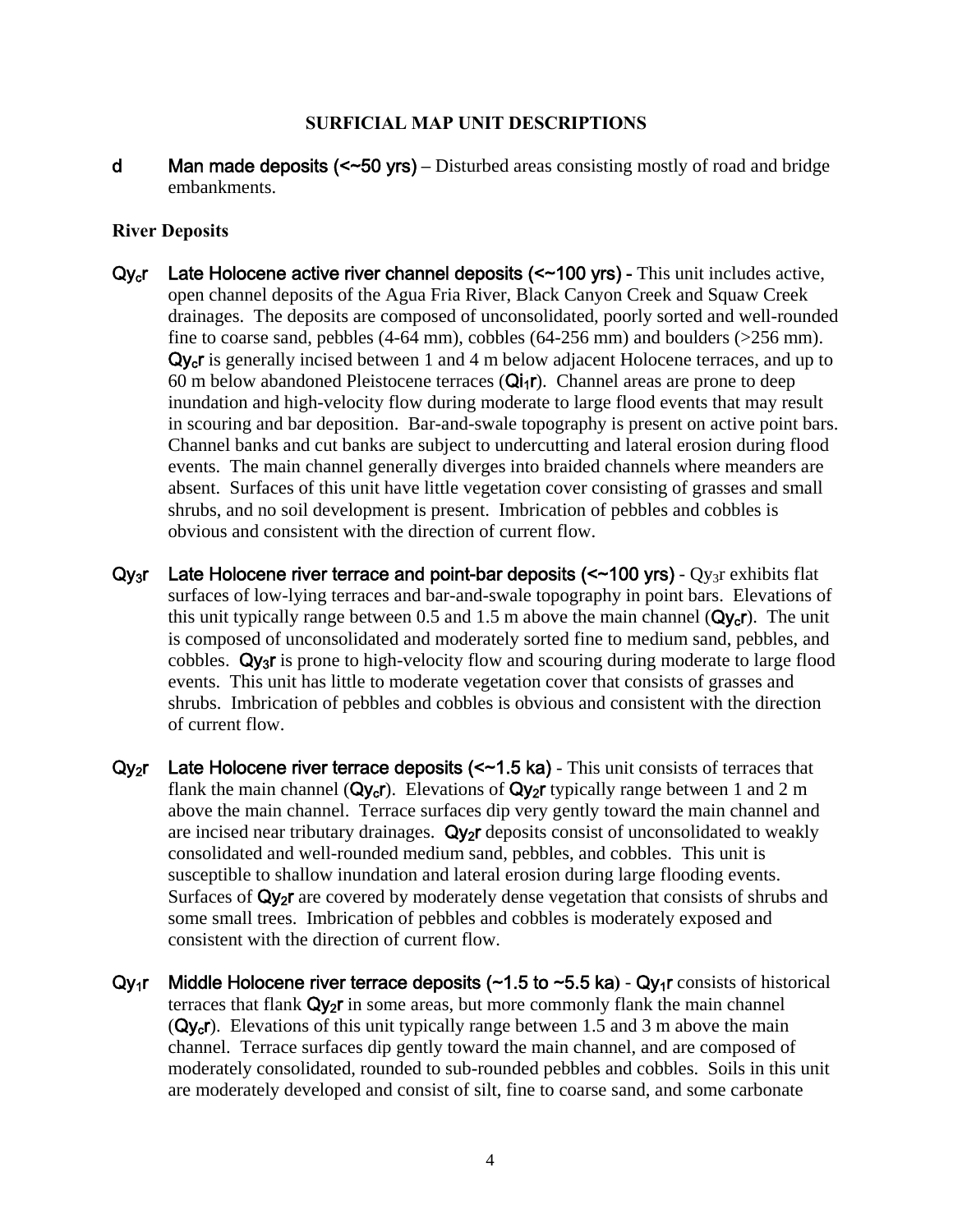filaments.This unit is prone to lateral bank erosion and may be subject to inundation during very large flooding events. Imbrication of pebbles and cobbles is poorly preserved on surfaces of  $Qy_1r$ , but moderately preserved in cross sectional exposures and are consistent with the direction of current flow.

- Qi<sub>3</sub>r Late Pleistocene river terrace deposits ( $\sim$ 10 to  $\sim$ 200 ka) Qi<sub>3</sub>r consists of flat and beveled terraces that flank  $Qy_1r$  near the confluence of the Agua Fria River and Black Canyon Creek. Other Qi<sub>3</sub>r deposits make up higher portions of point bar deposits within meanders of the main channel ( $Qy_c$ r). Elevations of  $Qi_3r$  range between 3 and 10 m above the main channel. Terrace deposits are typically 2 to 4 m thick and are composed of silt, fine to coarse sand, and carbonate filaments. This unit also consists of moderately consolidated and sub-rounded pebbles and cobbles. Qi<sub>3</sub>r terrace surfaces are generally not subject to flood inundation. Imbrication of pebbles and cobbles is apparent on surfaces and in cross sectional exposures of the unit and is consistent with the direction of current flow.
- Qi2r Middle Pleistocene river terrace deposits, younger member (~200 to ~600 ka) **-** This unit consists of flat and beveled terrace remnants that commonly mantle underlying bedrock. Thicknesses of  $\text{Qi}_{2}r$  deposits range between 1 and 3 m. Elevations of this unit range between 15 and 30 m above the main channel  $(Qy_c r)$ . It is composed of moderately consolidated, rounded to sub-rounded pebbles, and cobbles that contain moderate carbonate coating. Soils are moderately to well developed and consist of silt, sand and carbonate filaments. Reddening of clay and finer sand is present near surface soil horizons. No imbrication is apparent on surfaces of **Qi<sub>2</sub>r**, but poorly preserved imbrication is exhibited in cross-sectional exposures of this unit.
- Qi<sub>1</sub>r Middle Pleistocene river terrace deposits (~600 ka to ~1 Ma) Qi<sub>1</sub>r consists of isolated terrace remnants with beveled edges. This unit commonly mantles underlying bedrock, and has thicknesses that range between 1 and 2 m. Elevations of this unit range between 50 and 60 m above the main channel  $(Qy_c r)$ . It is composed of moderately to well-consolidated, rounded to sub-rounded pebbles and cobbles that contain moderate carbonate coating. Strong reddening of soils is present in this unit. Soils typically consist of silt, sand, and carbonate filaments. No imbrication is apparent on surfaces or in cross-sectional exposures of  $Q_{11}r$ .

## **Piedmont Deposits**

Qyc Late Holocene active stream channel deposits (<~100 yrs) **-** This unit includes active, open channels of larger piedmont tributaries to the Agua Fria River (Little Squaw Creek and Moore Gulch). Qy<sub>c</sub> is composed of unconsolidated, poorly to moderately sorted and well-rounded coarse sand, pebbles, cobbles, and boulders. It is generally incised between 0.5 and 3 m below adjacent late Holocene terraces. Channels are prone to deep inundation and high-velocity flow during moderate to large flood events that may result in scouring, lateral bank erosion, and bar deposition. Morphologies of Qy<sub>c</sub> generally consist of a single deep channel or braided low flow channels with adjacent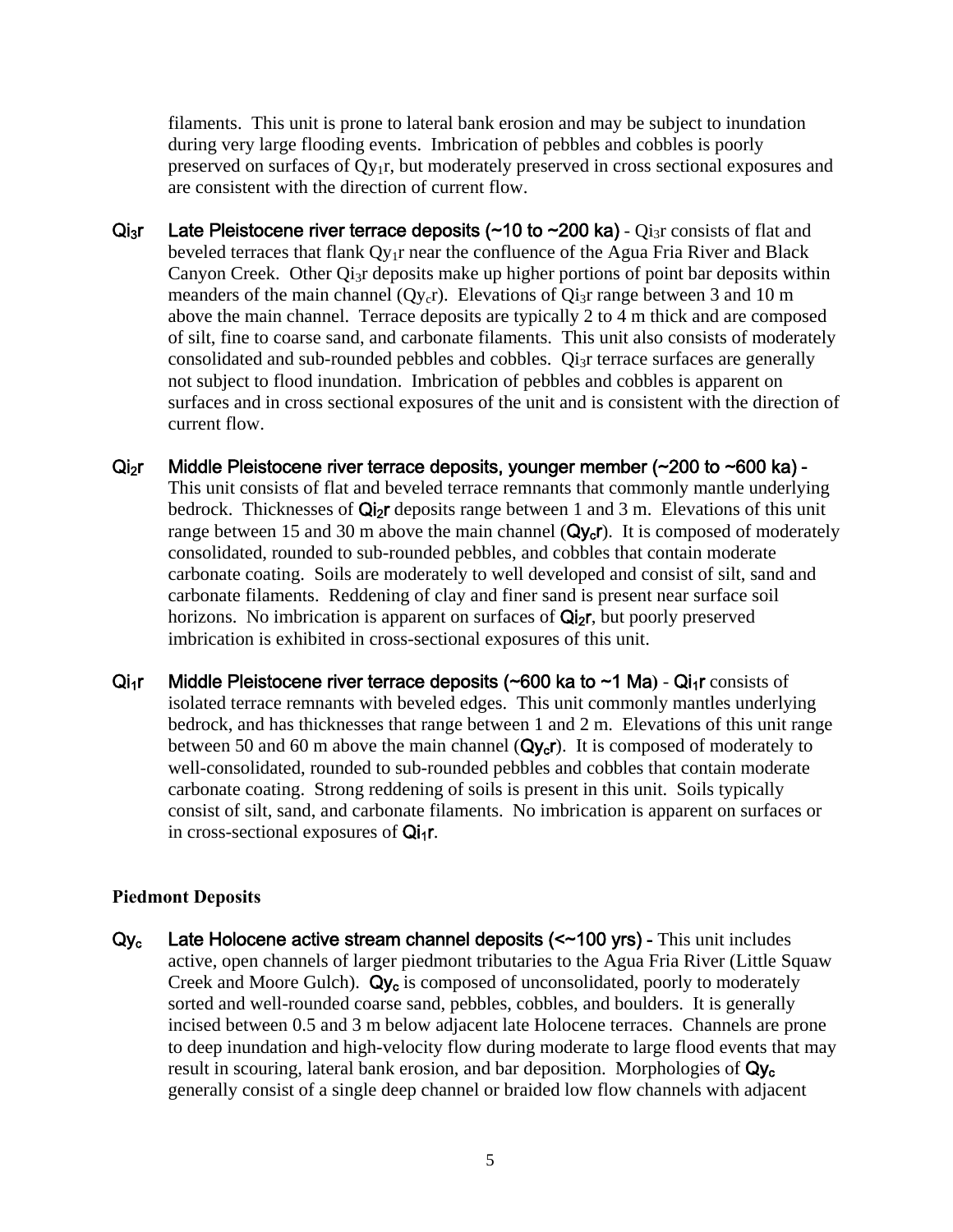gravel bars. Surfaces of this unit have no to moderate vegetation cover consisting of grasses and shrubs. No soil development is present in  $\mathbf{Qy_c}$ . Imbrication of pebbles and cobbles is well exposed and consistent with the direction of current flow.

- Qy<sub>3</sub> Late Holocene alluvium (<~1.5 ka) Qy<sub>3</sub> includes channel and low terrace deposits associated with small piedmont tributary washes. Deposits of  $\mathbf{Q}y_3$  consist of well- to sub-rounded, unconsolidated to weakly consolidated coarse sand, pebbles, cobbles, and boulders. Channels in this unit are typically incised between 0.5 and 2 m below adjacent Holocene terraces, and are prone to flooding during large flood events. Low to moderate vegetation cover on  $\mathbf{Q}y_3$  terraces consists of shrubs and small trees. No soil development is present in channels of this unit, with little to moderate soil development present in terraces. Imbrication of pebbles and cobbles is moderately exposed and consistent with the direction of flow in channels of  $\mathbf{Q}y_3$ . No imbrication is apparent on surfaces of terraces.
- Qy2 Middle Holocene alluvium (~1.5 to ~5.5 ka**)**  This unit includes abandoned channel and terrace deposits that flank small piedmont tributaries. Deposits of  $\mathbf{Q}y_2$  consist of sub-rounded, weakly consolidated pebbles and cobbles. Channels in this unit are typically incised between 0.5 and 1 m below adjacent terraces. Imbrication of pebbles and cobbles is moderately exposed and consistent with the direction of flow in channels of  $\mathbf{Qy_2}$ . Moderate to dense vegetation cover on  $\mathbf{Qy_2}$  terraces consists of shrubs and small trees.
- $Qy_1$  Early Holocene alluvium (~5.5 to ~10 ka)  $Qy_1$  consists of older channel and terrace deposits that typically flank  $\mathbf{Q}y_2$  deposits. Deposits of this unit consist of sub-angular, moderately consolidated pebbles and cobbles.  $Qy_1$  channels are incised between 0.5-1.5 m below adjacent Holocene terraces. Imbrication of pebbles and cobbles is moderately exposed in channels, but not apparent on the surfaces of terraces of this unit. Moderate to dense vegetation cover is present on the surfaces of  $\mathbf{Q}y_1$  terraces, and includes large shrubs and relatively large trees.
- $Qi<sub>2</sub>$  Middle to Late Pleistocene alluvium, younger member (~10 to ~600 ka)  $Qi<sub>2</sub>$ consists of relatively flat surfaces that are typically perched on bluffs of the Chalk Canyon Formation (Tc, Tcl, Tcs). Elevations of this unit range between 6 and 15 m above larger tributary drainages of the Agua Fria River (Little Squaw Creek and Moore Gulch). Other deposits of **Qi**<sub>2</sub> flank smaller tributaries of the Agua Fria River. This unit is composed of poorly to moderately consolidated, rounded to well-rounded pebbles and cobbles. Soils are moderately to well developed and typically consist of clay, sand and silt, with thick carbonate coatings on gravel clasts. Imbrication of pebbles and cobbles is not present on the surfaces of Qi2, but is moderately preserved in cross-sectional exposures of the unit.
- $Qi<sub>1</sub>$  Early Pleistocene alluvium (~600 ka to ~1.5 Ma) This unit consists of isolated, planar surfaces that are remnants of old alluvial fans. Elevations of  $Qi<sub>1</sub>$  range between 30 and 60 m above major tributary drainages of the Agua Fria River (Little Squaw Creek and Moore Gulch). Other deposits of  $Qi<sub>1</sub>$  flank smaller tributaries of the Agua Fria River.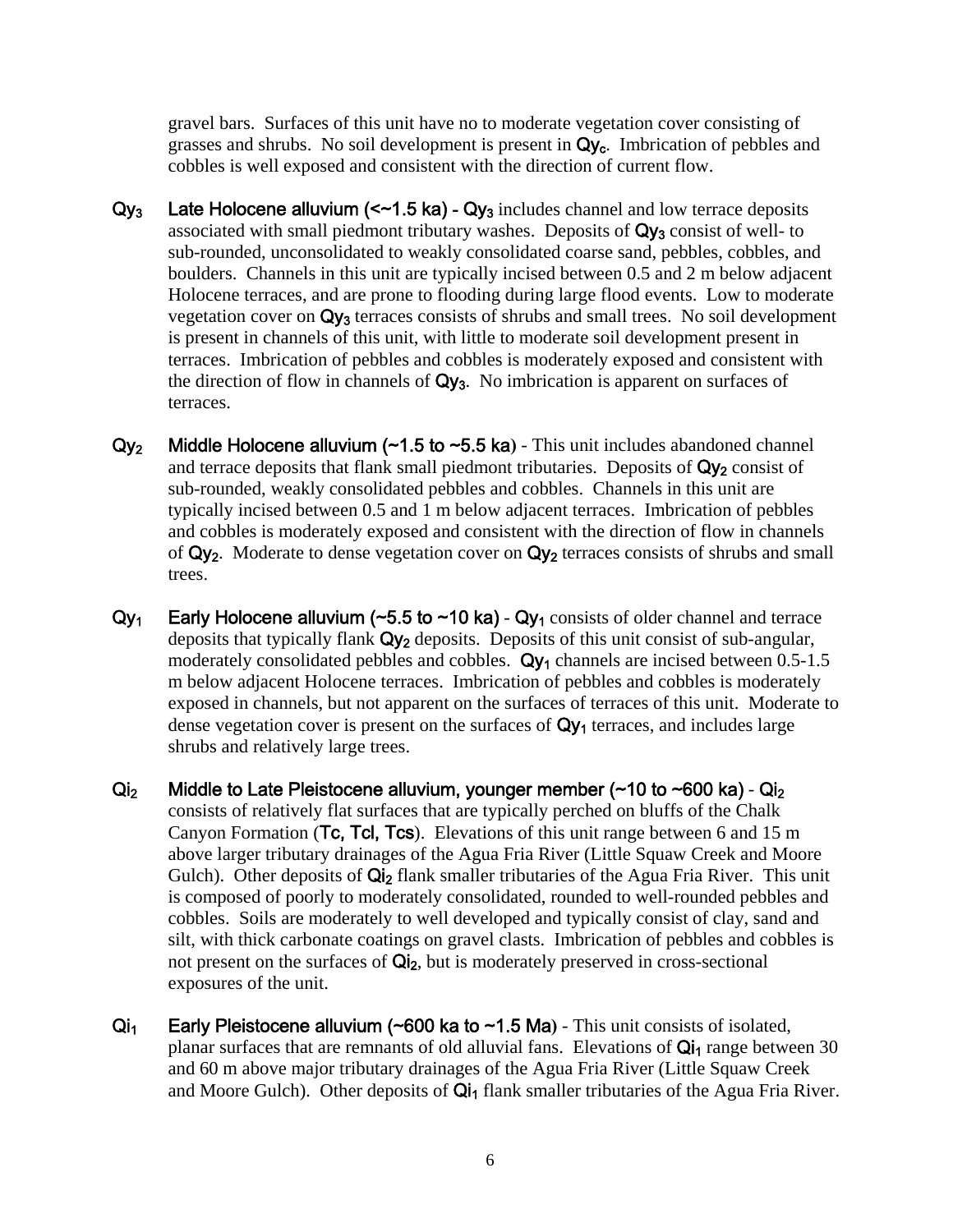This unit is composed of poorly to moderately consolidated, rounded to well-rounded pebbles and cobbles. Soils are well developed and typically consist of reddened, argillic horizons over weakly indurated calcic horizons.

Qtc Quaternary talus and colluvium, undivided - Qtc consists of unconsolidated, poorly sorted, and angular colluvial debris that is derived from adjacent bedrock. It is commonly distributed along the base of bedrock slopes and commonly grades into alluvium farther downslope.

# **Landslide Deposits**

- $QyIs<sub>d</sub>$  Holocene landslide deposits (less than  $\sim$ 10 ka) This unit consists of well-preserved young landslide-derived debris. It is commonly distributed on slopes of mesas that are composed of basalt-capped Chalk Canyon Formation (Tc, Tcl, Tcs). Rotational slides contain arcuate main and lesser head scarps, intact toreva blocks, and toes. Other Qyls<sub>d</sub> landslides consist of poorly sorted and angular debris.
- Qyls<sub>s</sub> Holocene landslide scars (less than ~10 ka) This unit is shown on digital shape files accompanying this map.  $Qyls_s$  includes basal shear surface scars of landslides that have been exposed by the removal of displaced deposits. These scars are distributed on slopes of mesas that are composed of basalt-capped Chalk Canyon Formation (Tc, Tcl, Tcs). Small streams commonly erode headward along landslide margins and form small valleys within the landslide scars.
- Qils Pleistocene landslides  $(\sim 10 \text{ ka to } \sim 800 \text{ ka})$  This unit consists of relatively older landslides that are distributed along slopes of canyon walls. Qils debris typically includes intact toreva blocks that are bounded by arcuate main scarps, and subdued rotated blocks that have been moderately dissected by small drainages further along the axial length of the landslides. The geologic setting that favors **Qils** consists of basaltcapped Chalk Canyon Formation. Some surfaces of this unit contain younger landslides (Qyls) where more recent material displacement has occurred.
- Qlso Older Pleistocene landslides (>~800 ka) **-** Qlso consists of old and highly degraded landslides that are distributed along slopes of canyon walls. This unit exhibits subdued and rotated toreva blocks that have been deeply dissected by small drainages. Debris of Qlso is commonly covered by Quaternary colluvium (Qtc).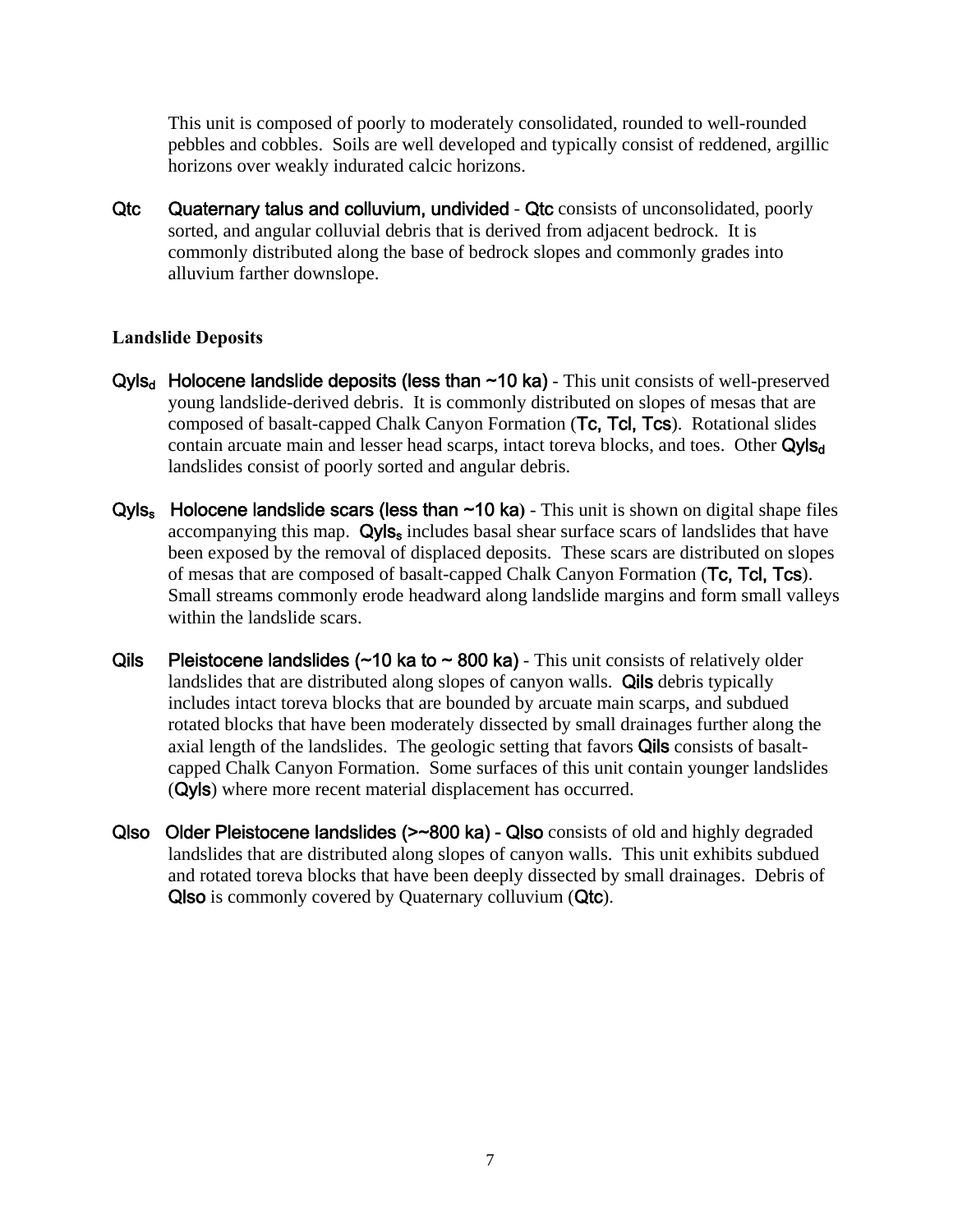## **BEDROCK MAP UNITS**

- Tcy Younger conglomerate (Miocene) Cobble-boulder conglomerate capping Squaw Creek Mesa and other nearby mesas and interfluves. Outcrops are rarely exposed, and the unit is defined by distinctive sub-rounded to sub-angular clasts consisting of felsic medium- to coarse-grained granitoid, fine- to medium-grained mafic granitoid, felsic metavolcanics, and schist (New River Mts provenance). The unit is restricted, with one exception to areas east of Agua Fria, and is somewhat limited in its extent north of Squaw Creek. Where exposed, the unit consists of massive, to very thick-bedded, clastsupported, sandy matrix conglomerate. One exposure west of Agua Fria in the southwestern part of the map area is tentatively correlated with this unit, because it contains a bimodal assemblage of sub-angular schist and leucogranite clasts (Bradshaw Mts provenance), whereas younger river gravel terrace deposits in this area contain wellrounded polymict clasts, and older Chalk Canyon conglomerate has pumiceous matrix.
- Ta Hornblende trachyandesite lava (Miocene) Lava containing 5-25%, 2-3mm euhedral hornblende phenocrysts in a fine-grained, dark gray to lavender crystalline groundmass. The name is based on geochemical analysis by Leighty (2007) who also refers to the rock as a benmoreiite.
- **Tb** Basalt lava (Miocene) Basalt lava containing  $2-10\%$ , 0.5-3mm olivine, pyroxene, and generally subordinate plagioclase phenocrysts. The matrix ranges from vitric to highly crystalline. Flows interbedded with fine-grained facies Chalk Canyon Formation (Tcl) are commonly strongly brecciated with extensive stockwork veins of white calcite. Flows toward the top of the sequence are generally thicker, occur in amalgamated sets with little or no scoria and/or volcaniclastic sandstone interbeds, are more phenocryst-rich, and have thicker generally coarser grained crystalline matrix cores. Flows in areas where a sequence can be established are numbered Tb1, Tb2, Tb3, Tb4 (1 being oldest). Flows in areas where the sequence is not obvious are mapped as Tb. Leighty (2007) divides the series into two sequences based on subtle variations in petrography and composition, and their association or lack of association with interbedded fluvial and lacustrine sedimentary rocks; a lower, assigned to the Chalk Canyon Formation, and an upper, assigned to the Hickey Formation. Leigthy (2007) provides detailed descriptions, discussions, and multiple geochemical analyses of these rocks.
- Tcl Chalk Canyon Formation, fine-grained facies (Miocene) Variably calcareous shale, mudstone, and laminated siltstone, with subordinate interbeds of fine-grained, argillaceous, thin- to medium-bedded sandstone, and thin- to medium-bedded strongly silicified white carbonate. Carbonate, typically forming resistant ledges, is commonly internally laminated with abundant mudcracks, and convoluted laminae. Algal laminated stromatolitic zones are present in some areas, but not common. Mudstone intervals are generally thick-bedded, poorly exposed and light colored with zones of rhizolith bioturbation common towards the top of beds. Siltstone and fine-grained sandstone beds are locally abundant, but subordinate in this unit. This unit is generally restricted to the central part of the basin east and southeast of Black Canyon City.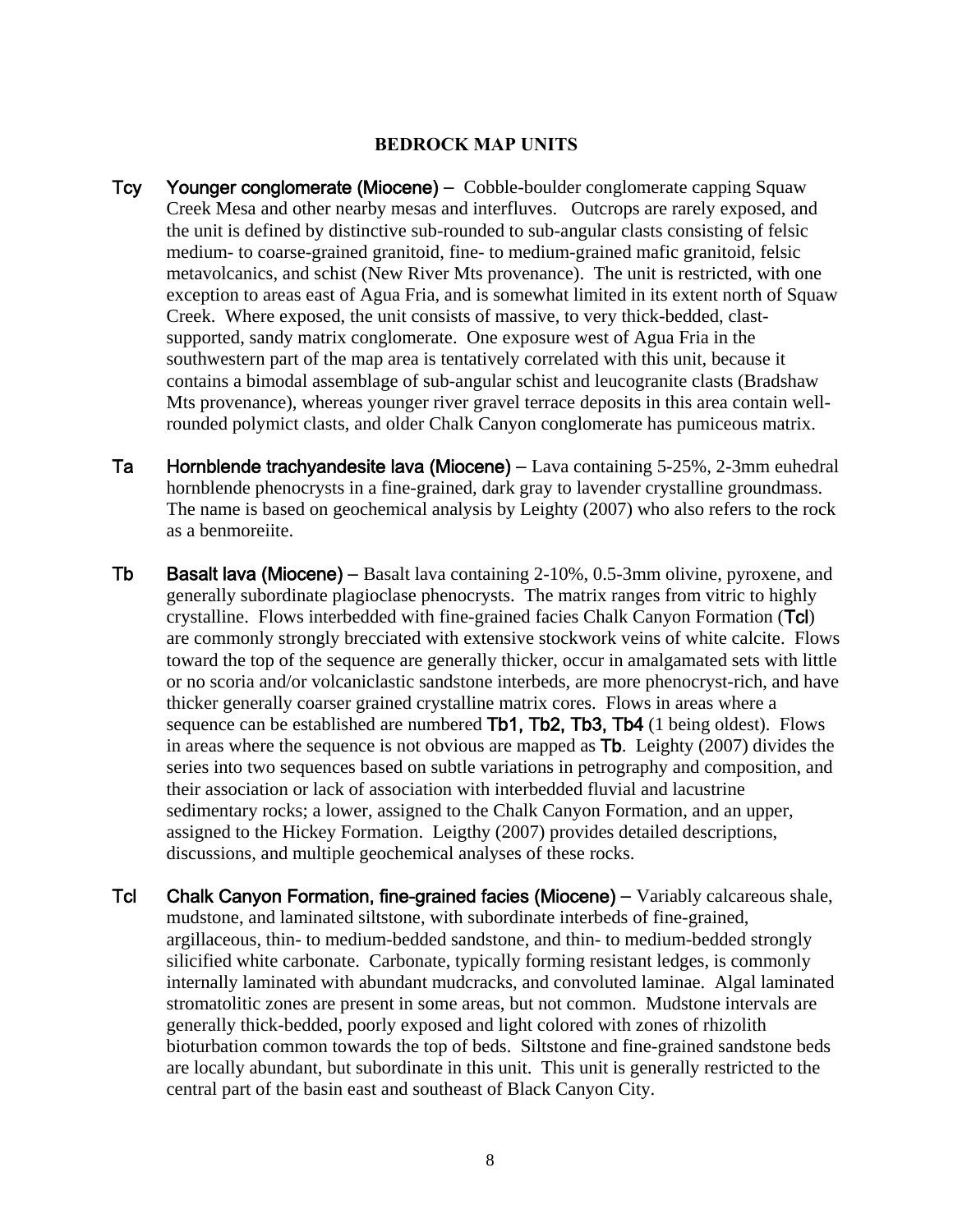- Tcs Chalk Canyon Formation, sandstone-conglomerate facies (Miocene) Dominantly medium- to thick-bedded conglomerate, sandstone, and pebbly sandstone. The unit commonly occurs in amalgamated sequences of clast-supported conglomerate and sandstone with trough to wedge-planar cross-stratified beds defined by pebble-cobble trains and diffuse truncation surfaces. Matrix-supported conglomerate and pebbly sandstone intervals are typically thick-bedded with poorly defined boundaries in tabularplanar sets and are prevalent to the east and northeast. Clasts range from angular to rounded and consist mostly of Proterozoic granitoid, metavolcanics, schist and quartzite, but locally abundant Cenozoic basaltic and silicic volcanic clasts are also present. In general, coarser grained more angular sequences occur around the periphery of the basin where rapid along strike changes in clast content reflect changes in the constitution of nearby Proterozoic bedrock. Sandstone and the sandy matrix of conglomerate is dominated by quartz-feldspar lithic grains derived from Proterozoic bedrock, but locally, felsic volcanic and pumiceous material dominates. Felsic pumiceous dominated matrix occurs mostly to the northwest where strata are generally very light-colored, poorly indurated, and contain up to 70% felsic pumice and volcaniclastic sand. In the south, distinctive light gray, variably vitric, moderately phenocryst-rich, hornblende-phyric dacitic lava clasts constitute up to 15% of the clasts. These clasts strongly resemble the Gavilan Peak hornblende-phyric trachydacite dome (Bryant, 1999) dated at 21.55 + 0.5Ma (Damon et al., 1996) about 10km south of the southern edge of the map area.
- Xdb Diorite (Mesoproterozoic to Paleoproterozoic) Fine- to medium-grained diorite, locally weakly foliated. The diorite contains at least 35% mafics, and locally displays diabase texture. It occurs as a series of steeply dipping, north to northeast striking dikes and narrow plutons that apparently intrude strongly foliated tonalite  $(Xt)$  and schist  $(Xs)$ in the northwest part of the map area. The unit is differentiated from the larger diorite, quartz diorite  $(Xd)$  unit in the southeast corner by its more homogeneous texture, and its weak to nonexistent foliation.
- Xgr Granitoid (Paleoproterozoic) An elongate pod of strongly altered and sheared medium-grained granite in the northeast part of the map area.
- Xlg Leucogranite (Paleoproterozoic) Fine- to medium-grained leucogranite containing less than 5% biotite. Locally weakly foliated, and intimately mixed with the tonalite batholith (Xt) towards its southern outcrop limit.
- Xtp Porphyritic leucogranite (Paleoproterozoic) Small bodies of coarse-grained quartz and potassium feldspar porphyritic, fine-grained matrix leucogranite within the tonalite batholith (Xt) near its southern edge.
- Xt Tonalite (Paleoproterozoic) **–**Medium- to coarse-grained tonalite, typically containing 10-20% altered mafic minerals (chloritized biotite and epidotized hornblende). Screens and inclusions of fine-grained diorite or metabasite form <2% of the unit. The tonalite is massive to heterogeneously foliated, grading to quartz-feldspar-sericite-chlorite schist in high-strain zones. Many of the high-strain zones coincide with concentrations of screens. The tonalite is slightly more leucocratic to the southwest (5-15% mafics) and in some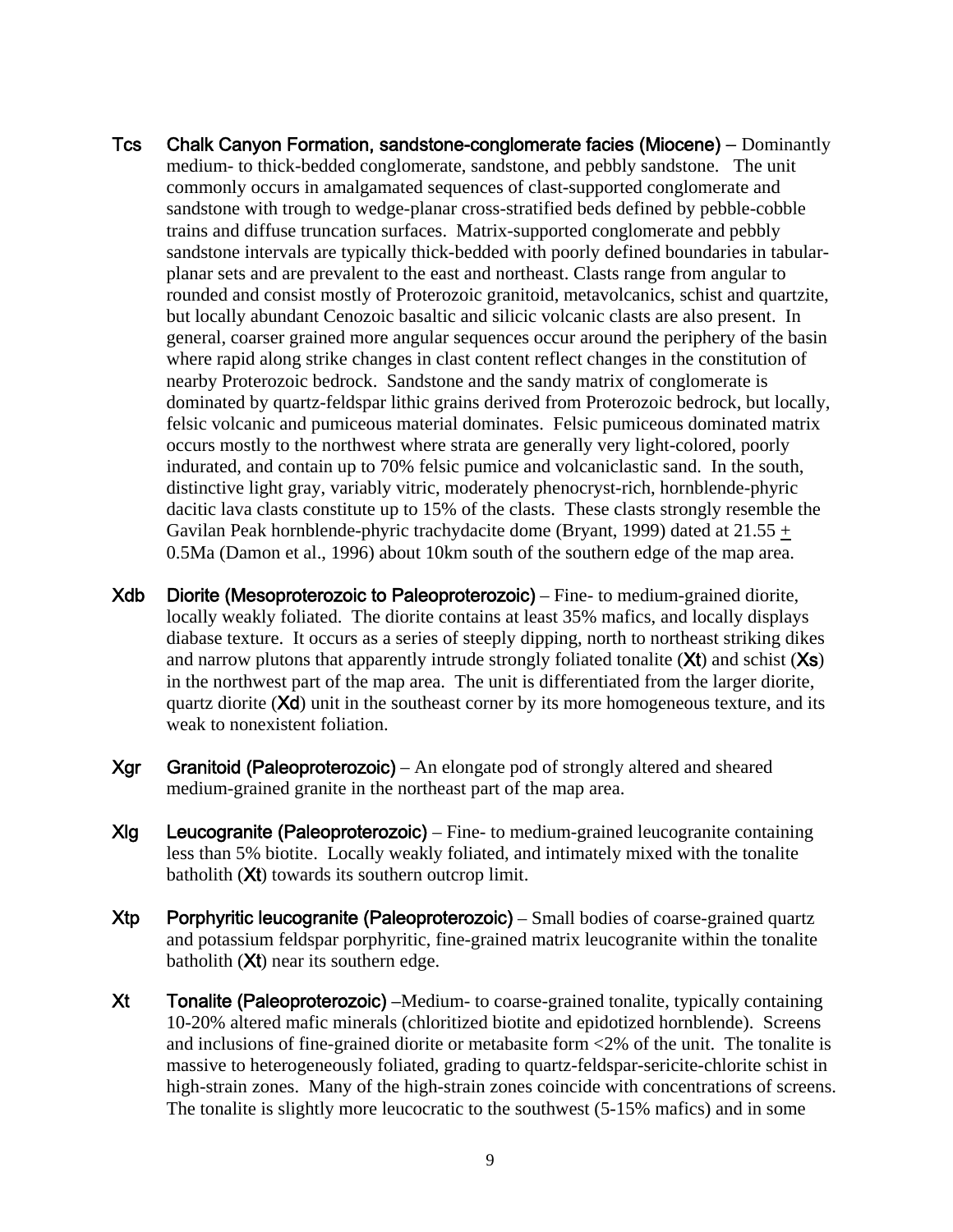areas may grade into granodiorite. To the east and northeast the tonalite becomes more mafic and grades into the tonalite to quartz diorite map unit (Xtd). The tonalite represents the southern part of the Cherry Creek batholith of Anderson (1989b) which has been dated at  $1735 \pm 15$ Ma (Anderson et al., 1971)  $1740 \pm 10$ Ma and  $1750 \pm 10$ Ma (Karlstrom et al., 1987) to the north of the map area. The tonalite corresponds to what has been called the quartz diorite of Bland in the map area, which has been dated at  $1720 \pm 9$ Ma (Bowring et al., 1986), and the tonalite of Little Squaw Creek (Anderson, 1989b; DeWitt, 1989).

Xtd Tonalite-diorite complex (Paleoproterozoic) **–** Tonalite and quartz diorite containing 10-40% mafic minerals and locally abundant enclaves or pods of diorite. Medium- to coarse-grained equigranular tonalite (like unit Xt) grades to more mafic tonalite and quartz diorite that typically is medium-grained and equigranular but that grades to finegrained and plagioclase-porphyritic. The mafic-mineral content in this suite ranges from 10-40%, and is generally highest in the northeastern and northern exposures of the unit. The abundance of variably epidotized hornblende relative to chloritized biotite increases with overall mafic content. Medium-grained mesocratic hornblende quartz diorite is abundant in Little Squaw Creek near the eastern edge of the map area. Contacts between this phase and medium-grained leucocratic tonalite are marked by an abrupt decrease in hornblende content and a distinct increase in quartz content, but plagioclase crystals cross contacts and are indistinguishable on both sides. Enclaves or pods of diorite and quartz diorite of unit Xd are common, especially near the contact with that unit. These range from inclusions a few cm across to zones more than 100m in maximum dimension in which hornblende diorite or quartz diorite is more abundant than tonalite (some of the larger zones have been mapped separately as Xd). Within these zones, medium-grained tonalite forms tongue-like bodies that contain inclusions of fine-grained diorite and quartz diorite. The tongues grade locally to fine-grained plagioclase-porphyritic quartz diorite, and contacts between them and the fine-grained diorite range from sharp to indistinct. The plagioclase-porphyritic quartz diorite is interpreted as a hybrid phase produced by mixing of medium-grained tonalite and fine-grained diorite components.

Medium-grained tonalite which dominates this unit contains lenticular to tabular inclusions, a few cm to several meters across, of fine-grained hornblende quartz diorite and diorite that locally define a prominent magmatic flow foliation. The contacts typically are sharp, and the margins of the inclusions range from rounded to interdigitated with the host tonalite. Some of the inclusions are finer-grained (chilled) near their margins. Some of them contain plagioclase xenocrysts from the tonalite and resemble the hybrid plagioclase-porphyritic quartz diorite. Contacts between the tonalitic and dioritic phases become indistinct where the flow foliation is well developed. Solid-state tectonic foliation (characterized by deformed quartz, disaggregated feldspar, and preferred orientation of chlorite) is locally superimposed on the flow foliation. Tabular zones of strongly foliated tonalite grading to quartz-feldspar-sericite-chlorite schist (interpreted as protomylonitic to ultramylonitic tonalite) occur throughout unit Xtd.

Xd Diorite-metabasite complex (Paleoproterozoic) **–** Fine- to medium-grained hornblende diorite and quartz diorite, with minor fine-grained plagioclase-porphyritic quartz diorite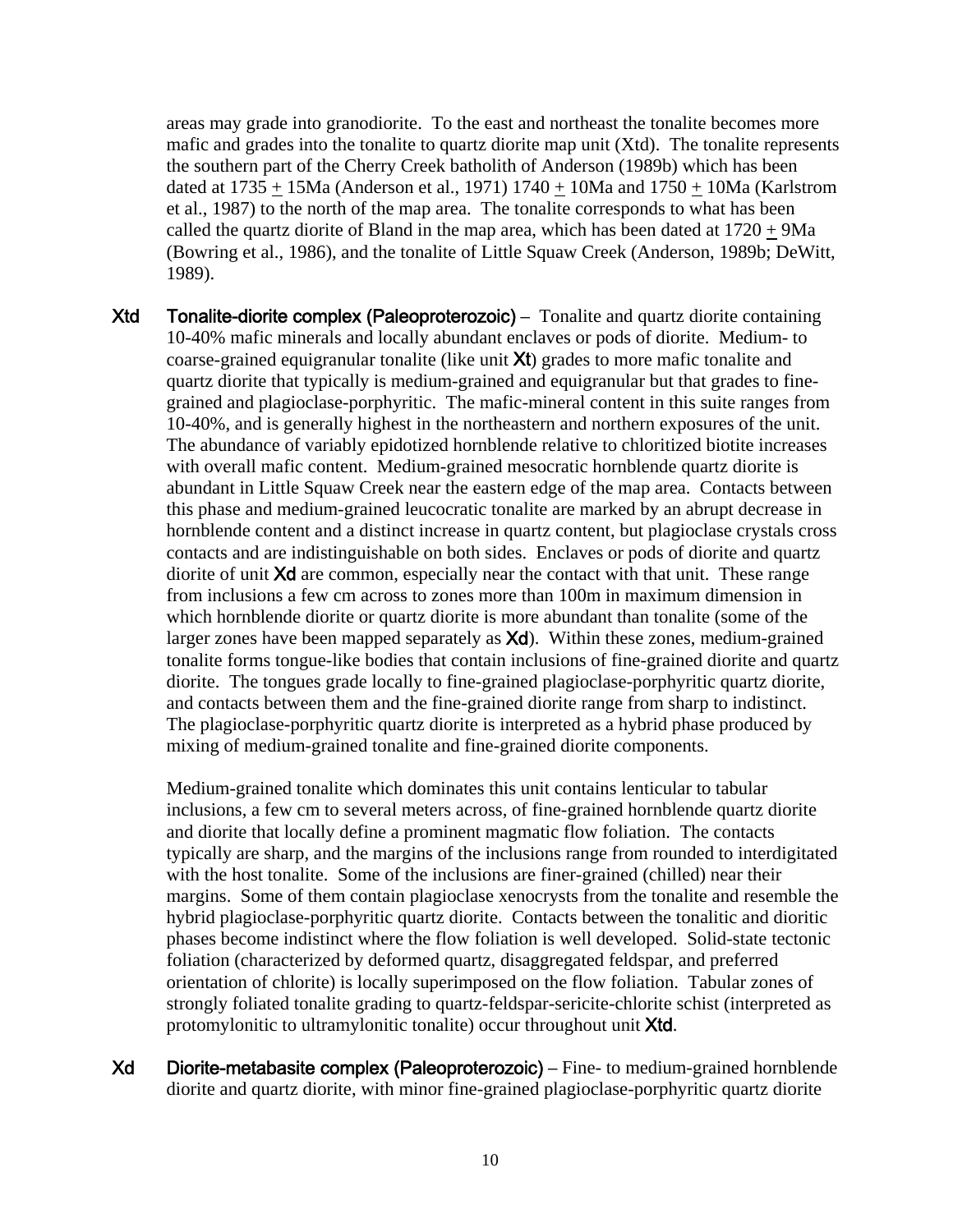and coarse-grained melanocratic hornblende diorite or gabbro. The unit locally contains up to 30% tonalite. Fine-grained to nearly aphanitic diorite displays sharp to gradational contacts with medium-grained diorite. Medium- to fine-grained tonalite forms irregularly shaped tongue-like bodies, which contain round pillow-like inclusions of diorite a few cm to >1m across. Some of the inclusions have chilled margins and some grade to mediumgrained cores. Medium- to coarse-grained tonalite dikes with fine-grained leucocratic apophyses locally display intrusive contacts with the diorite. Tabular bodies up to 20m thick of foliated tonalite and quartz-feldspar-sericite-chlorite schist are common and are interpreted as deformed (protomylonitic to ultramylonitic) tonalite dikes. Diorite locally grades to chloritic schist, especially near the deformed tonalite dikes.

- Xv Felsic metavolcanics (Paleoproterozoic) Phenocryst-poor to moderately phenocrystrich quartz-feldspar sericitic schist and porphyritic rhyolite to rhyodacite. Primary volcanic textures such as flow-foliation and eutaxitic foliation are preserved throughout the outcrop area, especially in the southeast. Locally, distinct compositional zonations were mapped within this unit and are shown as intraformational contacts. The felsic metavolcanic map unit is shown on both sides of the Moore Gulch fault, but it should not be assumed that these rocks are correlative.
- Xs Schist (Paleoproterozoic) Complexely interleaved lenses of variably quartzporphyroblastic quartz-sericite schist, chloritic schist, and amphibolite schist, locally including zones of ferruginous chert, rusty calcareous schist and marble. Most of these were not mapped separately, but in some areas the ferruginous chert forms discrete mappable units. Zones of amphibolite schist commonly grade into relatively massive metabasite units, but in most areas, these zones are so strongly interdigitated with the quartz-sericite schist and chlorite schist that they were not mapped separately. Zones that were mapped separately are included within the diorite, quartz diorite ( $\text{Xd}$ ) map unit. Quartz porphyroblastic schist within this unit, present for the most part along the eastern edge of the Black Canyon belt have been interpreted to have a felsic volcanic protolith (Jerome, 1956). Alternatively, these rocks may have been metamorphosed from a variety of hypabyssal felsic porphyritic rocks, strongly deuterically altered plutonic rocks, granule to pebbly volcaniclastic sedimentary rocks, and volcanic rocks.
- $Xst$  Talc Schist (Paleoproterozoic) Talc schist lenses within the schist unit  $(Xs)$ .

## **SURFICIAL GEOLOGY by David E. Haddad**

## **Introduction**

The distribution of surfaces of different ages and sources in the Black Canyon City quadrangle is associated with the Agua Fria River and Quaternary landslides in the southern and northern halves of the quadrangle, respectively. The southern half of the quadrangle is dominated by the incised Agua Fria River and its tributaries (Little Squaw Creek and Moore Gulch). The Agua Fria River has incised up to 60 m into Paleoproterozoic bedrock (Xs) in the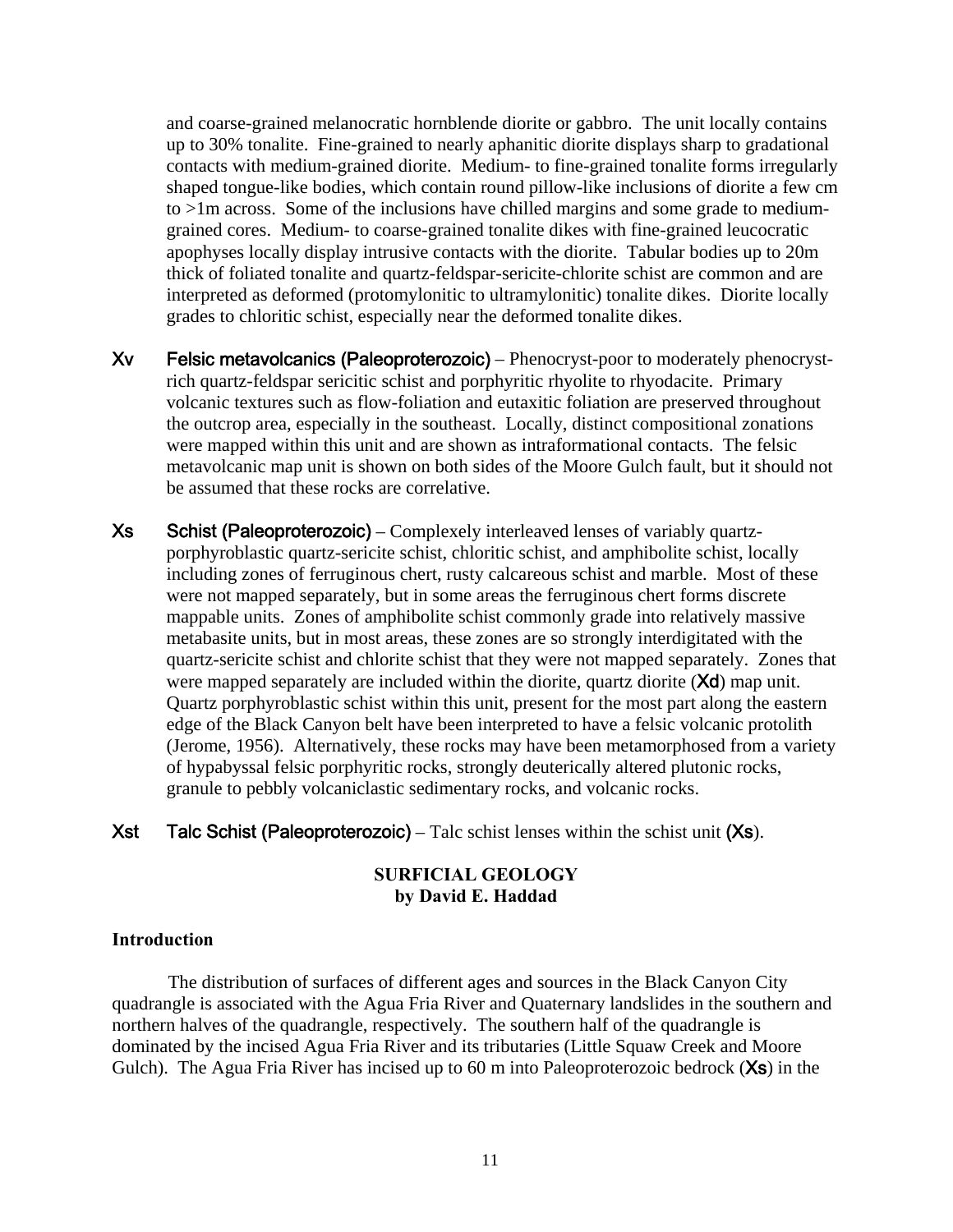southwestern quarter of the quadrangle. The Little Squaw Creek and Moore Gulch have incised up to 20 m into Chalk Canyon Formation (Tc, Tcl, Tcs) in the southern half of the quadrangle.

The northern half of the quadrangle is dominated by Quaternary landslides (Figure 2, 3) ranging from relatively fresh Holocene landslides  $(Qy \mid s_d)$  to degraded Pleistocene landslides (Qlso). Several older landslide deposits contain younger landslides, indicating that younger mass-wasting events have occurred on older landslide deposits.

### **Methodology**

The surficial geology of the Black Canyon City quadrangle was primarily mapped using 1:24,000 Bureau of Land Management color aerial photographs that were taken in 1993. Topographic relief between adjacent alluvial surfaces and the depth of entrenchment of channels was determined by viewing the aerial photographs in stereographic projection. Elevation data from ten-meter USGS Digital Elevation Models (DEMs) were used to match recent and historic Agua Fria River, Black Canyon Creek, and Squaw Creek terraces. Unit boundaries were checked in the field, and mapping was supplemented by observations and descriptions of soils and surface morphology. The Quaternary deposits were then digitized using Digital Orthoimagery Quarter Quadrangles (DOQQs) as a base. Mapping was compiled in a GIS format and the final linework was generated from the digital data.

The physical characteristics of Quaternary alluvial surfaces (main channels, main channel terraces, floodplains, and stream terraces) evident on aerial photographs and in the field were used to differentiate their associated deposits by age. Exposures along cut banks and road cuts were used to assess soil characteristics associated with deposits of different ages and from different sources. Terraces that are less than a few thousand years old still retain clear evidence of the original depositional topography such as swales, gravel bars, and gravel imbrication. Young alluvial surfaces have little rock varnish and carbonate coating on the surfaces of their clasts, and exhibit little soil development. Very old terrace surfaces, in contrast, have been isolated from substantial fluvial deposition or reworking for hundreds of thousands of years. These surfaces are characterized by strongly developed soils with argillic horizons and cemented calcium-carbonate horizons, well-developed tributary stream networks that are entrenched 1 to 10 m below adjacent surfaces, and strongly developed varnish on surface rocks.

The ages of landslides and their associated material were divided into three categories: (1) young, Holocene-aged landslides and landslide scars  $(Qy \mid s_d)$  and  $Qy \mid s_s$ ), (2) Middle to Late Pleistocene landslide deposits (Qils), and (3) Early Pleistocene landslide deposits (Qlso). The ages of landslides were based on their potential for failure; old, degraded landslides were considered stable relative to young, fresh landslides. This relationship coincides with the relative sizes of the landslides where multiple mass-wasting events that have amalgamated into large deposits represent old landslides, and small and isolated landslide deposits represent young landslides.

## **Geologic Hazards**  *Landslides*

The geomorphology and surficial geology of the quadrangle provide clues to the extent and character of mass wasting in the Black Canyon City area and Agua Fria River canyon. Landslides and landslide scars are abundant in the northern and central thirds of the quadrangle.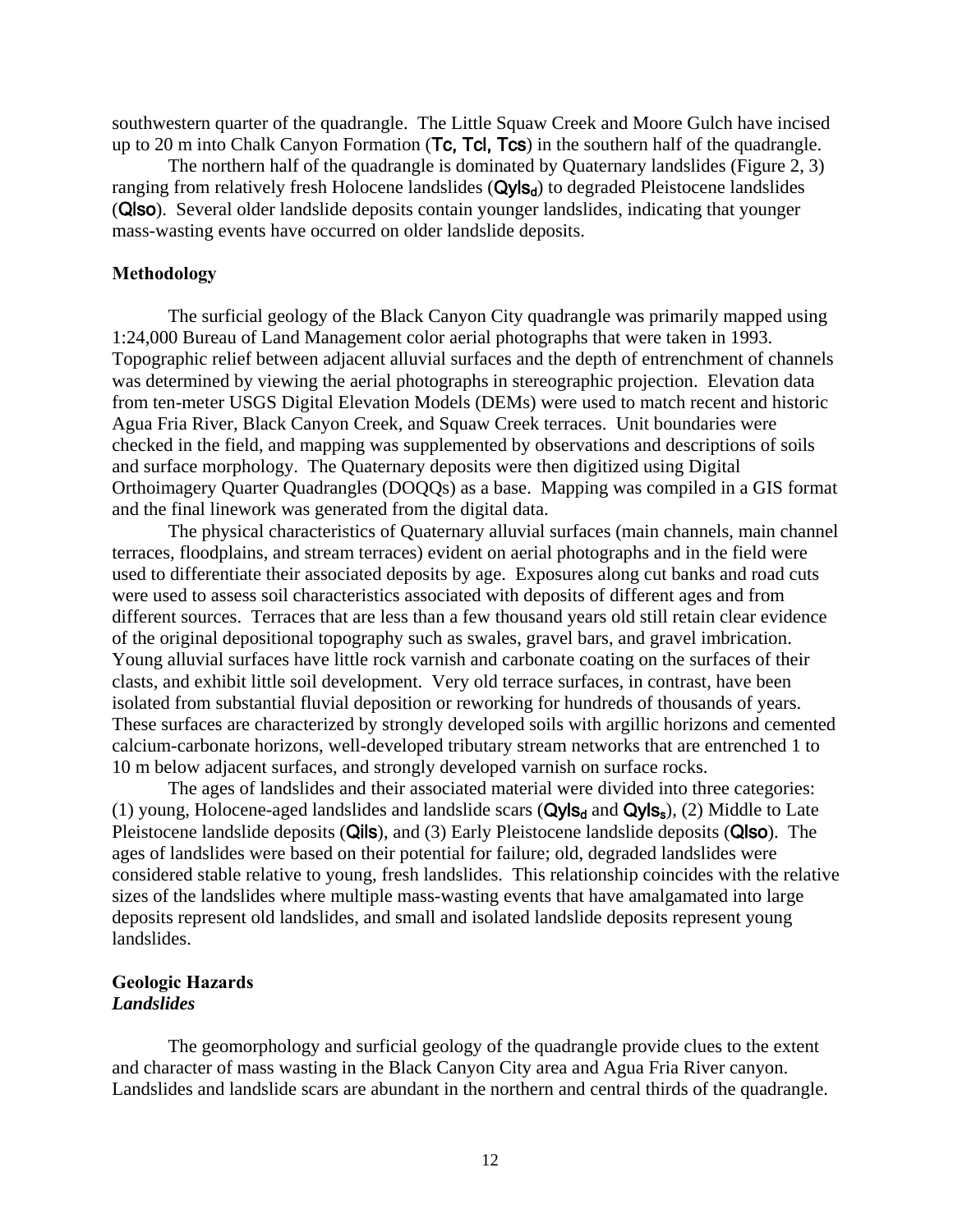The status of these landslides (active vs. inactive) has not been determined. Several unpublished survey results and field studies suggest some displacement of material within one of the landslides. However, we currently do not have conclusive evidence for this.

We note that Interstate 17 forms the boundary of an old landslide deposit (**Qils**) in the northern extent of the quadrangle. This stretch of the Interstate just north of Black Canyon City (near the exit to the towns of Bumble Bee and Crown King) is especially susceptible to mass wasting in the forms of debris flows, rotational landslides, and rock falls.



**Figure 2.** Example of a complex landslide east of Interstate  $17 \text{ (Oy1s_d)}$ . Flow direction is from left to right (north to south on map). The upper surfaces of the rotated slide blocks may be traced by a discrete and left-tilted (north-dipping on map) basalt lava flow.



Figure 3. Example of a landslide scar (Qyls<sub>s</sub>). The displaced material was eroded by small drainages that have later incised into the exposed basal shear surface of the landslide. Landslide scars are depicted as shape files accompanying the digital version of this map.

# *Flooding*

Substantial flood-prone areas exist along the Agua Fria River and its tributaries. The largest well-documented flood on the Agua Fria River occurred in 1919, with a peak discharge of about 85,000 cubic feet/second (Pope et al., 1998). Five subsequent floods have been greater than 40,000 cubic feet/second, most recently in 1993.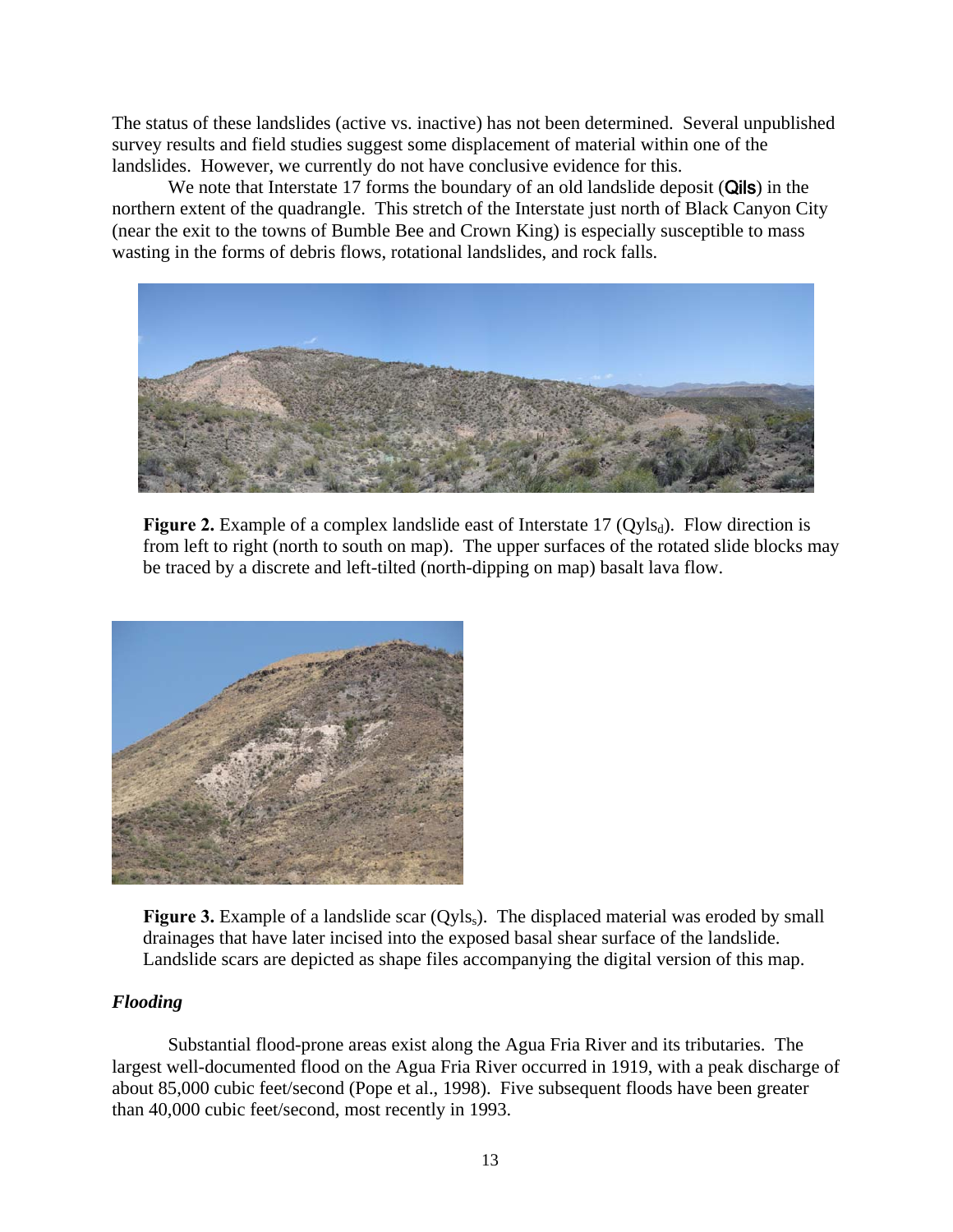## **BEDROCK GEOLOGY by Charles A. Ferguson**

### **Introduction**

The Black Canyon City area lies near the southern edge of the Transition Zone of central Arizona, which separates the Basin and Range province to the southwest from the Colorado Plateau to the northeast. The area is deeply incised by the south-flowing Agua Fria and its main tributaries, Squaw Creek and Black Canyon. Proterozoic crystalline rocks are directly overlain by essentially flat-lying Cenozoic sedimentary and volcanic rocks throughout the map area. Paleozoic and Mesozoic are absent, presumably due to erosion during Mesozoic-Cenozoic orogeny. Greenschist to amphibolite grade metamorphosed argillaceous sedimentary, volcanic and volcaniclastic rocks intruded by a tonalite- quartz diorite plutonic complex, the  $\sim$ 1740-1720Ma Cherry Batholith, comprise crystalline basement. Cenozoic rocks consist of a complex succession of pre- to syn-volcanic conglomerate, sandstone, mudstone, and lacustrine carbonate overlain and interleaved with basaltic lava of the Chalk Canyon (~21-17Ma) and Hickey formations (~17-14Ma). A post-volcanic conglomerate caps high-standing mesas. Extensive landslide deposits occur at the base of nearly all of the steep-sided mesas where incompetent strata of the Chalk Canyon Formation is exposed beneath thick basaltic lava flows of the Hickey Formation.

Cenozoic rocks are essentially flat-lying but cut by a pair of sinistral, northerly strike-slip fault zones. The main fault zone is overlain to the north by a huge expanse of Quaternary landslide deposits that occupy the mouth of Agua Fria Canyon. The coincident orientation of the canyon and fault zone, and uncertainty about the fault zone's younger age constraints are worthy of further investigation since it is not possible at this time to conclude that the landslides were not seismically generated.

## **Cenozoic**  *Stratigraphic units*

Cenozoic volcanic and sedimentary rocks within the study area where deposited in a broad, north to northeast-trending basin referred to as the Agua Fria paleobasin (Leighty and Reynolds, 1998; Leighty, 2007). The package consists of the Chalk Canyon Formation; a conglomerate, sandstone, mudstone, carbonate unit (Tcs and Tcl) that interfingers upwards into increasingly abundant basaltic lava flows (Tb), that span the upward transition from Chalk Canyon to Hickey formations (Leighty, 1997; 2007). The basaltic flows are capped abruptly by a post-volcanic conglomerate of limited areal extent (Tcy). Based largely on geochronology in adjacent areas (Leighty, 2007), the Chalk Canyon Formation ranges in age from approximately 21-17Ma, and the Hickey Formation approximately 17-14Ma. The younger conglomerate is loosely constrained to be somewhere between approximately15-3Ma.

## *Chalk Canyon Formation*

The southeastern and western edges of the Agua Fria paleobasin are defined by outward tapering wedges of thick-bedded to massive clast-supported and matrix-supported sub-angular to sub-rounded clast conglomerate and conglomeratic sandstone of the Chalk Canyon Formation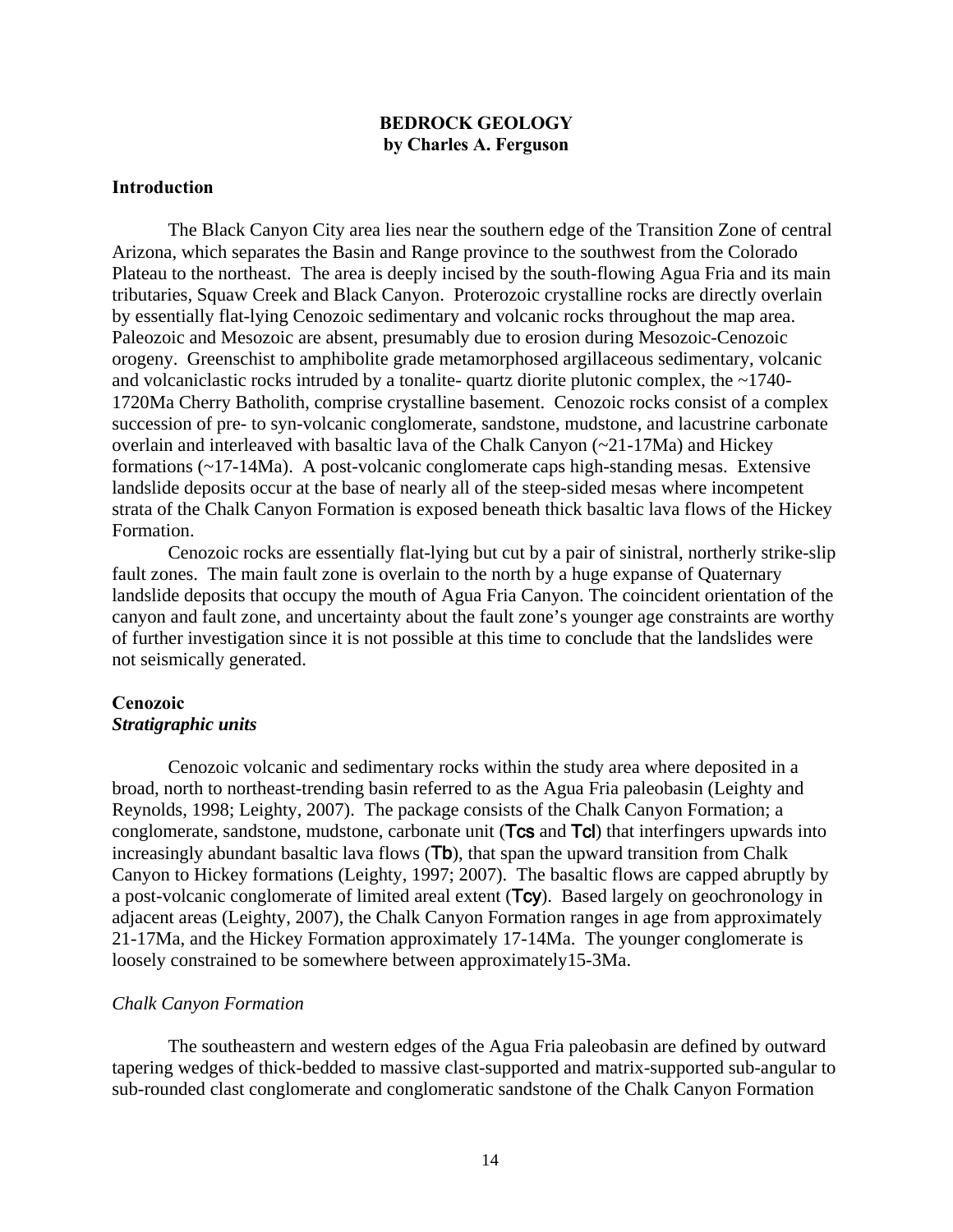(Tcs). The wedges, which are interpreted as alluvial fans, are capped by olivine basalt and basaltic andesite lava flows on both sides of the basin. To the east, these flows connect with extensive flows that cap high parts of the adjacent New River Mountains (Leighty, 2007). To the southeast, a hornblende trachyandesite lava (Maynard, 1986, and Leighty, 2007) overlies a thin proximal wedge of the conglomeratic deposits (Maynard, 1986).

Clasts west of Agua Fria are dominated by muscovite-rich leucogranite, greenstone, schist, and phyllite derived from the Bradshaw Mountains and the Black Canyon schist belt, whereas those to the east are dominated by tonalite-diorite plutonics of the Cherry batholith and intermediate to felsic volcanics of the New River Mountains.

Towards the central part of the basin, alluvial fan deposits grade into axial fluvial facies of dominantly clast-supported, sub-rounded to rounded boulder-cobble-pebble conglomerate, (Bryant, 1999). The lacustrine facies near Black Canyon City occur in three distinct successions Sinistral strike-slip faulting is suggested. pebbly sandstone, and sandstone (Tcs). The axial fluvial facies strata intertongue with lacustrine facies mudstone, shale, and carbonate with minor amounts of siltstone and sandstone (Tcl). These rocks occupy an  $\sim 30 \text{km}^2$  area just southeast of Black Canyon City that appears to be isolated from a similar succession of siliceous limestone and mudstone 12km to the southwest to the west of a major strike-slip fault zone that transects the basin from south to north. To the east of the fault, only one lacustrine sequence is present and the center of its distribution is displaced to the north 3-5km from the center of the lacustrine sequences west of the fault.

the northwest, thick-bedded pumiceous sandstone in and around Black Canyon City that were conglomerate along lower Moore Gulch. The nearest possible source area for these clasts is about 7km to the south at Gavilan Peak, a  $21.55 \pm 0.5$ Ma hornblende trachydacite plug (Damon Axial facies conglomerate contains abundant felsic to intermediate volcanic clasts. To mapped as a separate unit by Leighty (2007), contain abundant pebble trains of angular to subangular biotite- and plagioclase-phyric pumiceous lava and/or tuff clasts. In the south, rounded clasts of massive, hornblende-porphyritic dacitic lava make up as much as 25% of the et al., 1996; Bryant, 1999). Another possible source is a hornblende latite plug near Cordes about 40km to the north (McKee and Anderson, 1971). Lava from both plugs strongly resemble the clasts in the Chalk Canyon conglomerate, but since resistant clasts are not present to the north o f Moore Gulch it seems more likely that the source area was to the south. If so, this suggests northerly paleoflow for this part of Chalk Canyon Formation. Based on paleocurrents in the middle to upper Chalk Canyon Formation, Leighty (2007) concludes that the Agua Fria paleocurrent locality at Black Mesa where paleocurrents are to the southeast. Everywhere else, paleobasin debouched to the south, but this interpretation seems strongly influenced by a single Leighty's (2007) paleocurrents indicate only that paleoflow was towards the axis of the basin.

the nearby Cave Creek area, an older pre-volcanic conglomerate  $(>21Ma)$  was deposited by northeasterly paleoflow (Ferguson et al., 1998), and younger conglomerates were deposited in south-directed basins (Gilbert et al., 1998). The Agua Fria paleobasin may also have had a twofold, northeasterly succeeded by southwesterly, paleoflow history. The presence of lacustrine deposit s in the middle of an otherwise alluvial-dominated sequence might be evidence of Although seemingly contradictory, the conflicting paleoflow indicators (southerly paleocurrents of Leighty (2007), and northerly directed clast provenance information from this study) might indicate a reversal of paleoflow during evolution of the Agua Fria paleobasin. In drainage reorganization that accompanied the reversal.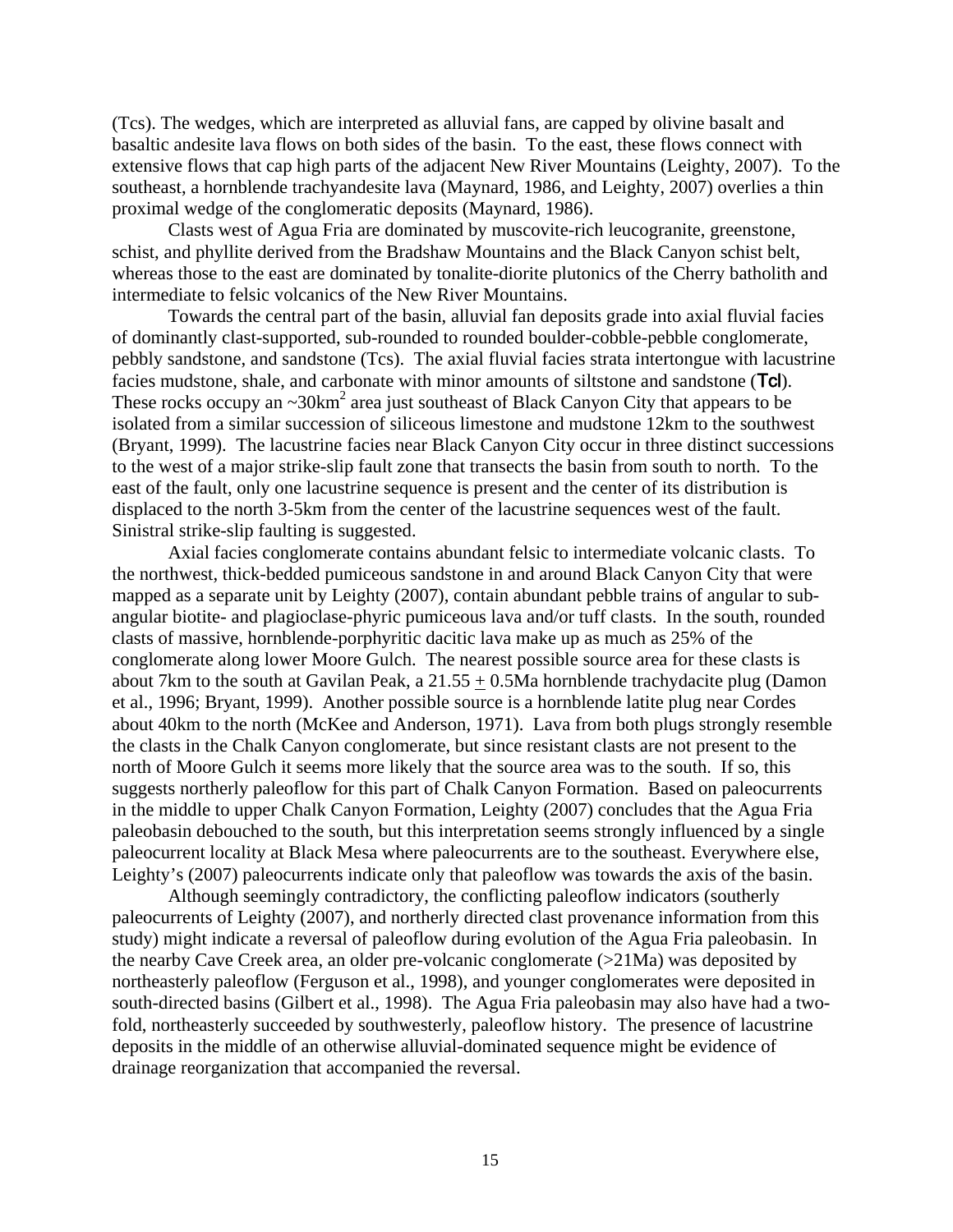## *Basaltic lava*

Basaltic lavas of the study area are described petrographically, and geochemically in great detail by Leighty (1997; 2007) whose analytical studies show a consistent upward transition from medium-K alkaline basalt, basanite, and trachybasalt (Chalk Canyon Formation) to medium-K subalkaline olivine basalt and basaltic andesite (Hickey Formation). Basalts of the Hickey Formation contain 5-15% phenocrysts divisible into suites that contain the following minera l assemblages: olivine, olivine-plagioclase, plagioclase-olivine-clinopyroxene, and Chalk Canyon Formation, which are intimately interleaved with Chalk Canyon sedimentary rocks contain 2-15% olivine-plagioclase-clinopyroxene phenocrysts, whereas those of the olivine-clinopyroxene (Leighty, 2007). Petrographically, however, the basalts are indistinguishable in the field, and we found it impractical to pick a contact between the two petrochemically defined units, especially in light of the structural evidence discussed in a following section, and because of stratigraphic uncertainties discussed in detail by Leighty (2007). In general the transition corresponds to the base of thick, amalgamated cliff-forming flow sequences of Squaw Creek Mesa and Black Mesa.

#### *Younger Conglomerate*

The younger conglomerate is restricted to a northeast-southwest trending belt that transec ts the map area. Cropping out mostly to the southeast of Agua Fria in the eastern part of the map area, the conglomerate contains sub-rounded to well-rounded clasts of lithologies found mostly in the New River Mountains but also including some Cenozoic basaltic material. A lone conglomerate on the west side of Agua Fria is correlated with the younger conglomerate  $(Tcy)$ because it lacks pumiceous sandy matrix, a component abundantly present in conglomeratic units exposure of a clast-supported sub-angular to sub-rounded schist and leucogranite clast of the Chalk Canyon Formation in this area. Leighty (2007), who maps this lone exposure of conglomerate as part of the Chalk Canyon Formation, shows outcrops of the younger conglomerate (his Tsm) capping Williams Mesa 3km farther to the southwest, .

#### *Structure*

## *Strike-slip faults*

south-c entral part of this map area) towards the confluence of Squaw Creek with Agua Fria sided box filled almost entirely with Quaternary landslide deposits (with some younger alluvial fairly thick lacustrine units ( $Tcl$ ), and fairly low-lying outliers of the younger conglomerate ( $Tcy$ ) occur only to the west of the fault. Subhorizontal slickenline lineations are abundant on nearly all the exposed fault surfaces, and the map pattern is suggestive of a sinistral system. Several synthetic southwest-side-down normal faults and at least one belt of northeast-striking folds Although Cenozoic strata are essentially flat-lying throughout the map area, two significant fault zones are present. The widest and longest is a fault array up to 0.5km wide that extends north-northeast from the southwest corner of the Squaw Creek Mesa quadrangle (the River. From here its trace is concealed, but if it extended along strike to the north it would run upstream parallel to the 2-3km wide, 300m deep Agua Fria Canyon. The canyon forms a steepunits occupying the axial drainage). The fault zone has little or no obvious dip-slip offset. Cenozoic units do not obviously match across the structure either, particularly in the south where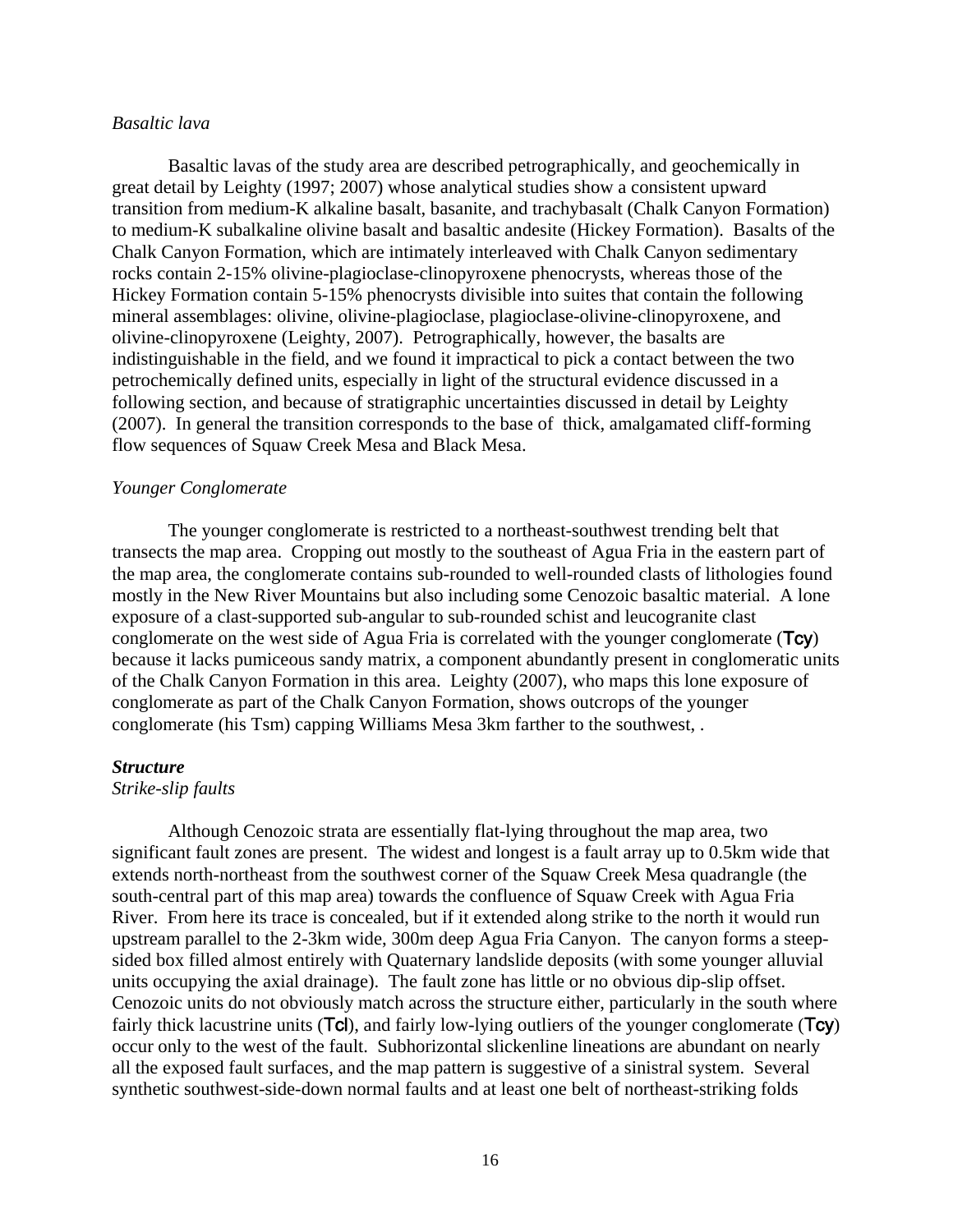grow out of the fault zone and die away from it. Stratigraphic information also indicates sinistral offset. Treating the midpoints of a pair of lacustrine facies belts on either side of fault zone as piercing points (a 5km wide belt on the west side and a 3km wide belt on the east side), results in a sinistral offset of about 3-5km. Sinsistral faults of this orientation and magnitude have been described sparingly elsewhere in the Transition Zone. For example, Conway (1976) describes an array of northeast-striking sinsitral faults with 3-4km displacement that cut older faults in Paleoproterozoic rocks of Tonto Basin and the Mazatzal Mountains.

sedimentary rocks (Tcs, Tb), but there are no indicators, kinematic or stratigaphic to indicate sense. The fault, which curves slightly in a concave to the east-southeast direction appears to displace Cenozoic rocks approximately 1km in a sinistral sense, but this is equivocal. The same fault runs parallel to a prominent set of aligned cliffs parallel to schistosity in the schist (Xs) along the eastern canyon wall of the Agua Fria River where it exists the map area to the south. Another north-northeast striking high-angle fault zone that displays horizontal slickenlines is recognized in the southwest corner of the map area. The fault cuts volcanic and

## *Timing of faulting*

One fault strand near the north end of the main zone is apparently overlain by younger basalt flows indicating that it has been inactive since the middle Miocene. The main zone projects towards a high-angle fault in the New River map area to the south (Bryant, 1999) which New River in this area, emerges again and continues to the southwest (Bryant, 1999). Owing to younger conglomerate (Tcy), the age of its most recent activity is poorly constrained. The question of whether or not this fault zone cuts the younger conglomerate is of critical importance, and it should be investigated further. If cut by the fault, its age (depending on how young the younger conglomerate is) might be vaulted into the neotectonic realm. This would have obvious implications regarding the possibility of linking the area's extensive landslide deposits to seismic activity, particularly since the main area of landslides occurs along the presum ed extension of the fault zone to the north. is shown dying out farther south. The fault conceivably continues farther south along a fairly straight stretch of New River concealed by young valley alluvium towards the town of New River. The Moore Gulch fault, concealed below a wide area of Cenozoic cover to the east of the lack of precise control as to where the Moore Gulch fault connects through this country, it is entirely possible for it to be displaced up to 3km in a sinistral sense. The fault does not obviously disrupt Quaternary deposits, and since there is no definitive age relationship with the

## **Paleoproterozoic**  *Metamorphic rocks*

indiscriminately as shear zones (eg. Karlstrom et al., 1987; Darrach et al., 1991); a north-striking Metamorphic rocks of two main types; schist and silicic volcanic, occur in three belts within the map area. The two largest are schist belts frequently referred to somewhat belt along the western edge of the map area is the Black Canyon belt (Anderson (1989b), and a northeast-striking belt parallel to Moore Gulch in the southeast corner is the Moore Gulch belt (Maynard, 1986). The Moore Gulch belt is faulted against the third belt which occupies the extreme southeast corner of the map area and consists of weakly cleaved silicic metavolcanics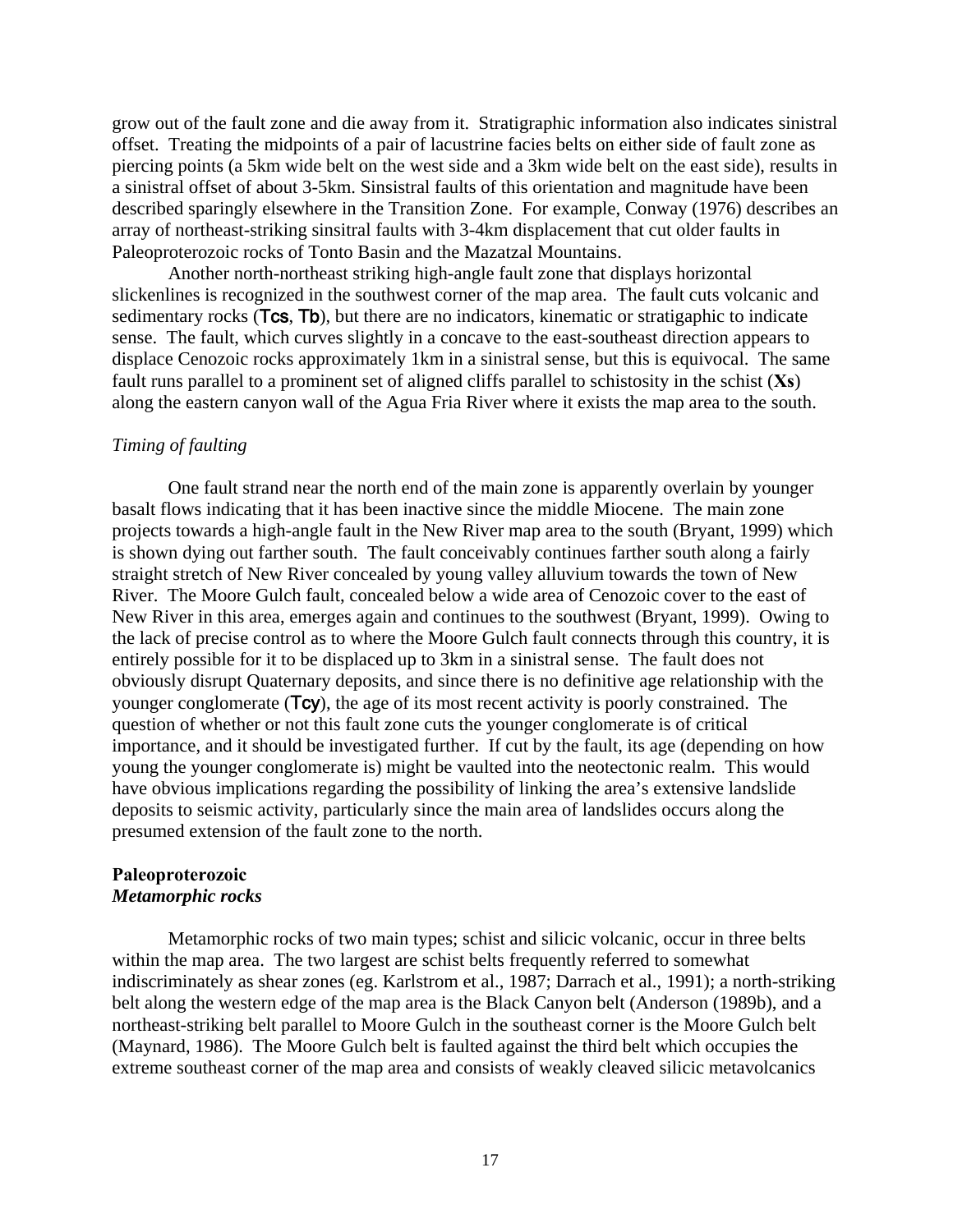rocks that represent the western edge of a major silicic volcanic field and intrusive complex that extends 30-90km to the east-northeast (Anderson, 1989a).

### *Schist belts*

Both schist belts contain a diverse suite of greenschist to lower amphibolite facies p elitic metasedimentary rocks, and mafic (and to a lesser degree felsic) hypa byssal-volcanicvolcaniclastic rocks. Listed in order of decreasing abundance these are; quartz-sericite-chlorite marble. Stratabound massive sulfides of the Kay Mine in the Black Canyon belt and the Orizaba schist units. schist, massive to foliated greenstone and greenstone schist (quartz-plagioclase porphyroclastic chlorite-sericite-magnetite schist), quartz-sericite-chlorite-carbonate and/or calc-silicate schist, quartz porphyroblastic sericite-chlorite schist, ferruginous chert and/or fine-grained quartzite associated with variably calcareous quartz-sericite-chlorite schist, amphibolite, talc schist, and Mine in the Moore Gulch belt are associated with the ferruginous chert, calc-silicate, and talc

The geology of the Moore Gulch schist belt is described in detail by Maynard (1986) who reports that 60% of outcrop is a quartz-plagioclase-chlorite-sericite-magnetite phylllite with abundant quartz and plagioclase porphyroclasts up to 1mm. Maynard interpreted these rocks as chert host the Orizaba massive sulfide deposit (Maynard, 1986). Maynard's (1986) MP2 unit, consist of quartz-chlorite schist which he interpreted as a pelite or sandy pelite. The unit MS of stilpnomelane layers. Other rocks noted by Maynard (1986) include amphibolite (ma) with an arkosic wacke (his MP1 map unit). We note that rocks of this lithology are nearly as abundant in the Black Canyon belt and that in both belts they typically grade into fairly massive greenstone units best interpreted as metabasite. These rocks, in association with ferruginous representing 20% of the Moore Gulch belt, consists of calcareous quartz wacke with abundant carbonate and ferruginous chert lenses and ribbon like bands. In thin-section these rocks contain the mineral assemblage quartz-sericite-chlorite-clinozoisite. 15% of Maynard's (1986) outcrops Maynard (1986) does not include ferruginous cherts but it does include locally abundant chert and carbonate layers less than 3cm and in some areas thin-banded to laminated magnetitesubophitic texture and hornblende up to 0.75mm interpreted as diabase dikes or basaltic flows, very sparse outcrops of coarse-grained crystalline marble (mm), and a single band of quartz phyllite (MP3) interpreted as a felsic dike.

sequence, and consist of banded fine-grained quartzite and specular hematite with lesser calcite in a typical ratio of 50:30:20 and locally up to 20% magnetite associated with stilpnomelane and chlorite (Maynard, 1986). We noted a strong association of ferruginous chert with calcareous and calc-silicate schist and phyllite in both schist belts. Ferruginous chert lenses and ribbon-like outcrops (mfc) are scattered throughout the

The Black Canyon belt consists of similar rocks, but here there is a general westerly transition from quartz and feldspar porphyroblastic schist to finer grained quartz-sericite-chlorite schist. As in the Moore Gulch belt, somewhat massive greenstone units are present throughout.

1980; Darrach et al., 1991; Burr, 1991; Maynard, 1986; Bryant, 1999). A problematic unit is the quartz porphyroblastic schist, present in both belts but more abundantly in the Black Canyon belt (corresponding mostly to the Townsend Butte unit along the east edged of the belt (Jerome, The facies associations of the rocks in the schist belts are universally interpreted as a marine turbidite and mafic volcanic and volcaniclastic sequence with locally important banded iron formation and massive sulfide depositional centers (Jerome, 1956; Winn, 1982; O'Hara,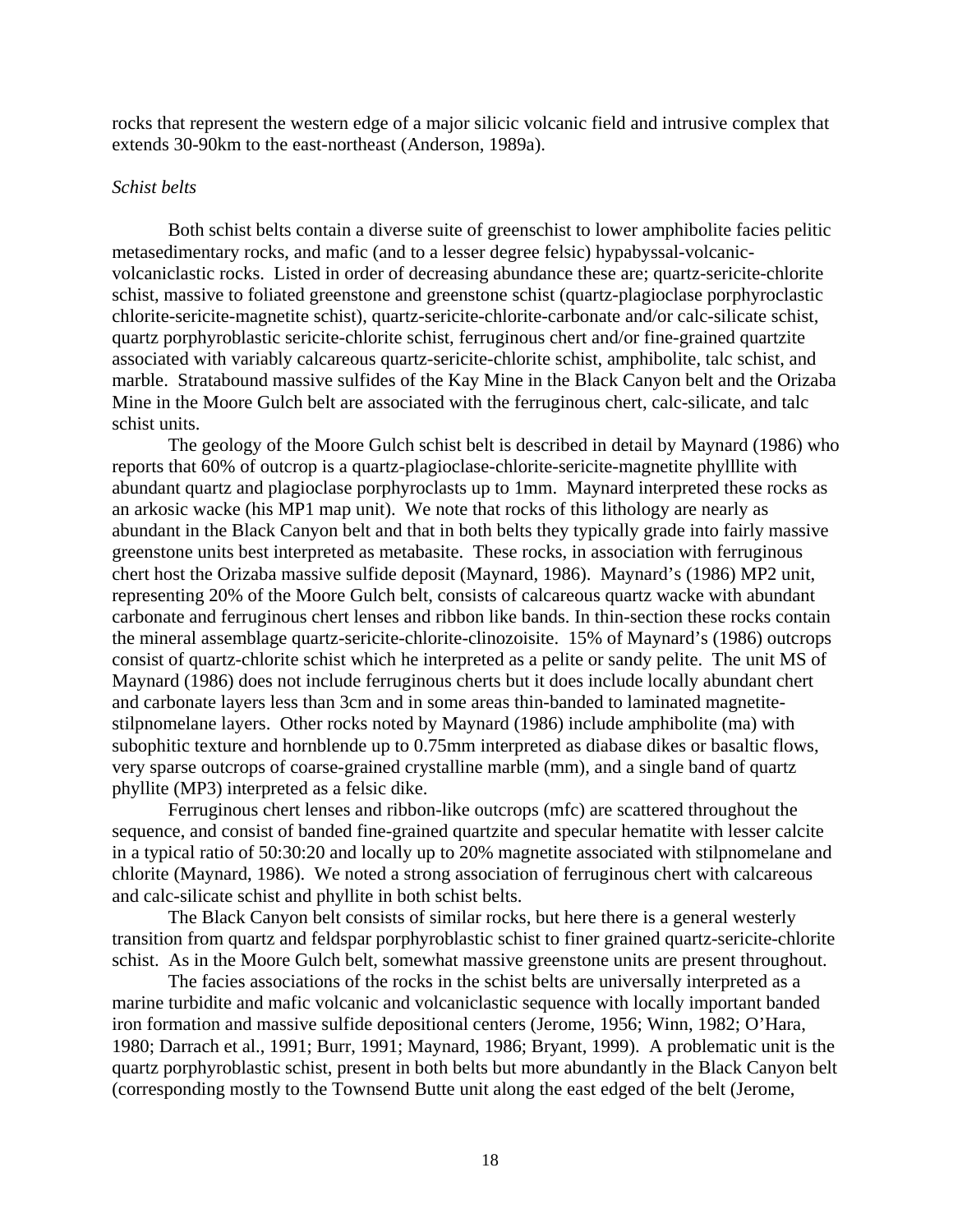1956; Anderson (1989b)). These were mapped as felsic metavolcanics throughout much of the Black Canyon belt (Jerome, 1956), but they may, alternatively, represent deuterically altered hypabyssal intrusive units or strongly clay-altered quartzofeldspathic volcaniclastic sedimentary rocks. These rocks grade to the east and northeast into extensive zones of quartz-feldsparsericite-chlorite schist that in turn grade into mylonitic and weakly foliated tonalite. We reinterpret much of the quartzofeldspathic rocks in the Black Canyon belt, that had been mapped as felsic to intermediate volcanic rocks (Jerome, 1956; Leighty, 2007) as strongly foliated, mostly mylonitic granodiorite and tonalite of the Cherry Creek batholith and related apophyses.

not, in our opinion, consistently enough to be compiled as part of this report. Since contacts are so poorly defined and difficult to map consistently, we conclude that an accurate portrayal of all the vari ous lithologies described in the metamorphic belts of the map area would require a considerable effort, and this effort would be inappropriate for the scope of this project. A small, Canyon schist belt so that interested readers can compare our unit boundaries with those of doubts of how consistent his detailed mapping efforts were<sup>1</sup> are telling, and we believe the same could be said about the consistency of many of the boundaries between the various pelitic schist As noted by previous workers (Jerome, 1956; Winn, 1982; Maynard, 1986) primary sedimentary structures in the schist belts give sparse and inconsistent facing directions and are commonly nearly coincident or slightly inclined with respect to the prominent cleavage or schistosity. The various lithologies described in detail by Jerome (1956), Winn (1982), and Maynard (1986) are present and correspond approximately to where they have been mapped, but strike-perpendicular strip of these rocks were mapped in detail in the northern part of the Black Jerome (1956, Winn, (1982), and Leighty (2007). Maynard's (1986) discussion regarding his units throughout the area. In contrast to the predictions of Leighty (2007, p. 8, p. 10), we concentrated our mapping efforts on collecting structural information in terms of progressive development of ductile fabrics.

#### *Silicic volcanic belt*

 $\overline{a}$ 

The New River Mountains are cored by silicic volcanics  $(Xv)$  in fault contact with pelitic remarkably fresh, but they are deformed by fabrics similar in orientation, intensity (locally), and without apparently different metamorphic grade to those in the Moore Gulch pelitic schist belt. The age of these volcanics is not known, except that they have been correlated in a general way (Bryant, 1999), but we found no definitive evidence for this. Locally, the volcanics are strongly sheared and they include inliers of strongly foliated pelitic schist (Maynard, 1986; DeWitt, 1991; schist  $(Xs)$  in Moore Gulch in the southeast corner of the study area. The silicic volcanics are (Maynard, 1986; Bryant, 1999; Leighty, 2007) with volcanics of the ~1700Ma Red Rock Group (Conway et al., 1987) much farther to the east. The strong ductility contrast has lead to suggestions that the pelitic rocks were deformed prior to emplacement of these volcanics Bryant, 1999). The bounding fault, widely referred to as the Moore Gulch fault (Maynard, 1986; Bryant, 1999) or the Moore Gulch shear zone (eg. Karlstrom and Bowring, 1993) is steep and

<sup>&</sup>lt;sup>1</sup> Maynard compared his efforts to the consistencies and inconsistencies of three different umpires calling balls and strikes in a baseball game. The first umpire said, "Some are balls and some are strikes, and I call em as I see em." The second umpire said, "Some are balls and some are strikes, and I call em as they are." The third umpire said, "Some are balls and some are strikes, and they ain't nuthin' till I call 'em."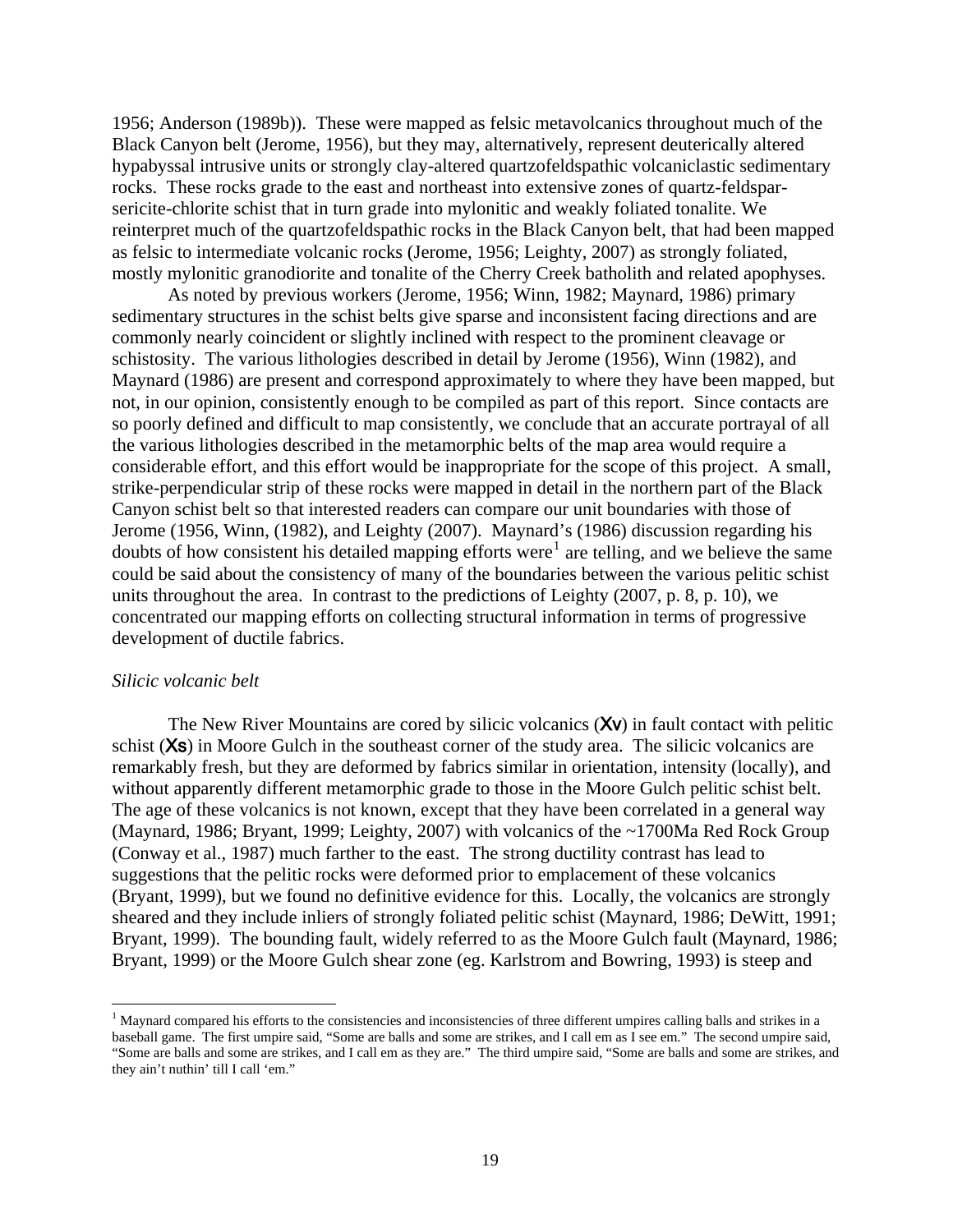fairly sharp with relatively narrow adjacent zones of increased fabric development, but without definitive kinematic indicators (Maynard, 1986; Bryant, 1999; this report). Although shown cutting the Cenozoic hornblende trachyandesite (Ta) in the southeast corner of this map area (Maynard, 1986), we agree with Bryant (1999) that there is no definitive evidence of Cenoz oic displacement on Moore Gulch fault. Leighty (2007) shows the fault overlapped by Cenozoic Hickey Formation basalts farther northeast.

### *Pluton ic rocks*

The entire central and northeastern part of the map area is underlain by the southern part of the  $\sim$ 1800km<sup>2</sup> Cherry Creek batholith which is pre-tectonic and pre-metamorphic in this map both of the schist belts. The plutonic complex as a whole exposes deeper levels to the north, intrusion and commingling of different magmatic phases. Evidence includes mutually intrusive dioritic components, and a hybrid quartz diorite phase. So, although the complex clearly intrudes silicic and intermediate volcanic rocks in some areas along its southern boundary, internal relationships in the mafic complex to the east  $(Xtd, and Xd)$  indicate that parts of it also intrude the tonalite. area (Anderson, 1989b). It is dominated by massive, medium- to coarse-grained equigranular tonalite to the north that grades to the south into a tonalite-diorite, and diorite complex that is in fault and/or shear zone contact with Moore Gulch schist belt rocks to the south. To the southwest, it grades into an irregular, interdigitated leucogranite complex near its intrusive contact into a complex sequence of interleaved metavolcanic rocks similar to the silicic volcanic rocks of the southeastern corner of the map area, and metasedimentary rocks similar to those in consistent with the regional post-metamorphic tilting of the area indicated by the general southwesterly decrease in metamorphic grade in both schist belt. The diorite, quartz diorite and tonalite in the Little Squaw Creek area (units **Xd** and **Xtd**) exhibit evidence for multiple relationships between tonalite and diorite, a magmatic flow foliation involving tonalitic and

Considering these mutually intrusive relationships within the diorite, and the mutually intrusive relationships between diorite and tonalite described above, it is concluded that emplacement of tonalitic and dioritic magmas overlapped in time. This interpretation is consistent with the locally prominent flow foliation that involves both phases. Where the flow foliation is well developed, contacts between the tonalitic and dioritic phases become indistinct.

#### *Structure*

relatively narrow, discontinuous shear zones that cut across the regional schistose fabric at an angle of about 15-25 degrees. In each case the asymmetry matches the overall asymmetry of Both schist belts in the study area are frequently referred to as shear zones (ie. Karlstrom and Bowring, 1987; Darrach et al., 1991). In reality, both belts are composed of phyllite and schist foliated to a degree that is typical of other greenschist to amphibolite grade metasedimentary belts throughout the world. Both belts are locally highly strained including minor folds in each belt; counterclockwise or sinistral in the Black Canyon belt, and clockwise or dextral in the Moore Gulch belt.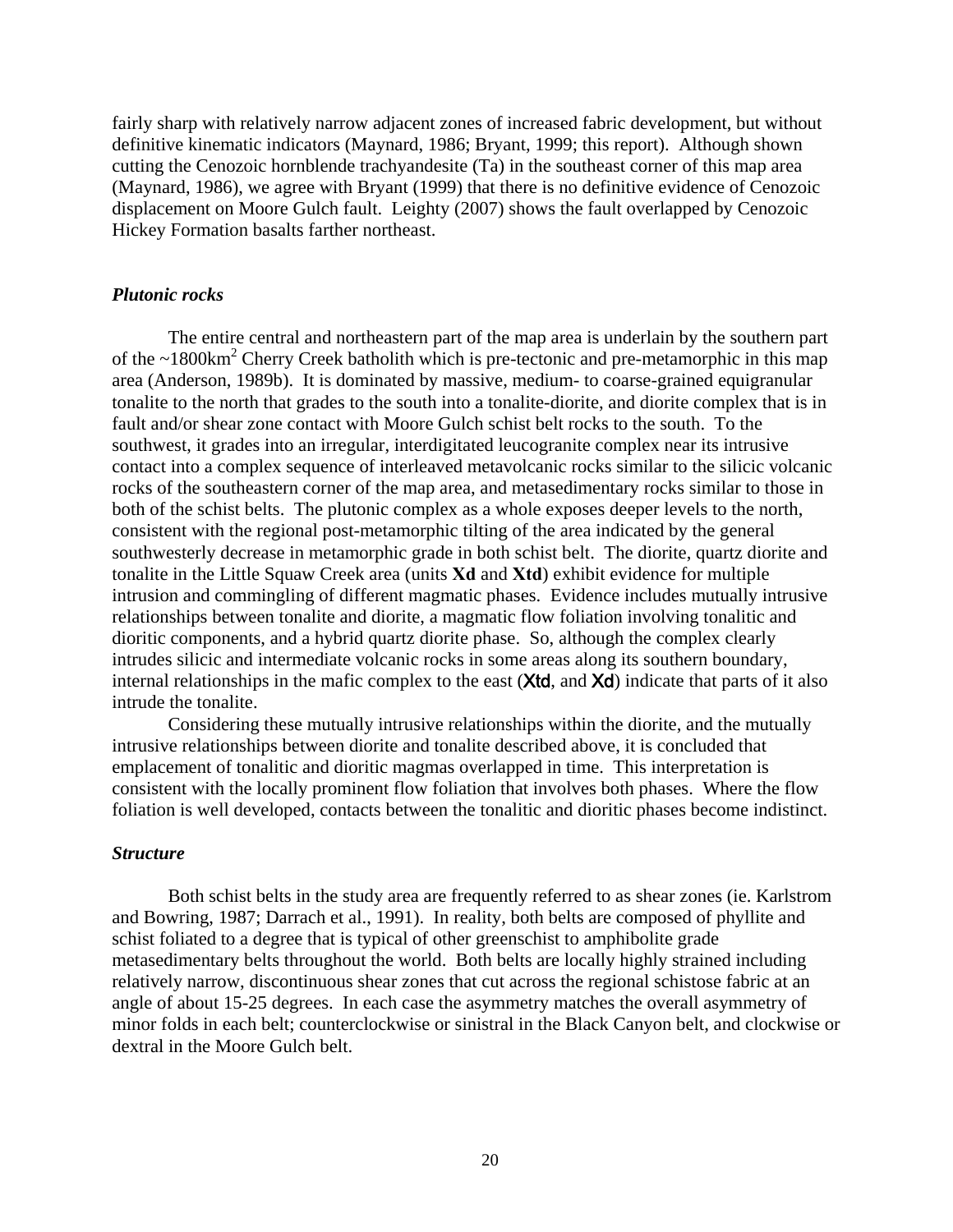### *Cleavage, schistosity, mylonite, and axial planar fabric elements*

Tectonic fabric(s) in the schist and silicic volcanic belts consist(s) of at least one cleavage, commonly two, and rarely three, typically with the oldest being the most prominent and with the younger fabrics expressed as a variety of crenulation cleavages, spaced disjunct, kink-fold axial planar fabrics, and shear bands. Associated lineations, representing complexly overprinting intersection, crenulation, stretching, and mineral lineations mostly plunge moderately to steeply to the southwest. The study area was mapped by 5 different geologists who, as expected, described the various complex fabrics and the interactions of the fabrics in different ways. For this reason fabric elements were categorized first with respect to relative age at each field station, and secondly with respect to the kind of fabric element that was observed. others), but the common denominator is that all fabrics are classified according to age relative to depicted on the map (Sheet 1) should not be considered regionally or even locally consistent (ie. One geologist's schistosity might be equivalent to another's cleavage, and yet another's close disjunct cleavage. Likewise, linear elements are named inconsistently throughout the map (in many cases, mineral lineation of some of the mappers equates with intersection lineations of each other. In instances where multiple fabrics could not be differentiated with respect to relative age, they were classified simply as "unknown". The only planar fabric element that was consistently represented as a distinct type was mylonite. The hierarchy of fabric elements as first generation fabrics in one area are not necessarily equivalent to first generation fabrics anywhere else).

Where bedding and/or compositional layering is present, close, tight to isoclinal, and to Black Canyon belt). Likewise, second generation planar elements consistently cross-cut older fabric elements with more southwesterly strikes in the Black Canyon belt, and more southerly lesser degree, open folds are expressed as asymmetric structures that consistently climb towards an anticlinal culmination to the southwest (ie. s-folds in the Moore Gulch belt, z-folds in the strikes in the Moore Gulch belt.

Mylonitic fabrics in both belts are roughly parallel to other planar fabric elements. In both belts they are concentrated near the contact zone between the tonalite batholith (Xt) and mafic complex (Xd). Mylonitic fabrics, where recognized, are always the oldest element at any individual field station. In both belts they are cut either by younger shear bands, and/or assymetric axial planar cleavage that is consistently more southwesterly striking in the Black Canyon belt, and more southerly striking in the Moore Gulch belt.

The pelitic schist belt in Moore Gulch  $(Xs)$  is bounded to the north by a maficdominated, variably deformed schist belt (Xd, Xv) interpreted as a volcanic-hypabyssal complex that is in turn complexely interfoliated and interleaved with the tonalite (Xt, Xtd) farther north. All of t hese rocks are sheared, but the contact between the mafic schist and the pelitic schist is a discrete strand shown as a fault on the map, but to the northeast and southwest it splays into zones up to 100m wide. Stretching lineations are dominantly northeast-plunging in the northeast particularly intense mylonitic shear zone. Throughout most of the map area, this zone is a and southwest-plunging in the southwest.

the literature of a major shear zone and/or crustal boundary within these rocks (Burr, 1991; Darrach et al., 1991; Leighty et al., 1991; Karlstrom and Bowring, 1987.) Intstead, the contact zone between the schist and the tonalite is a widely distributed high-strain zone that itself Discrete shear zones of the type mapped in Moore Gulch were not recognized in the Black Canyon belt (in agreement with Jerome, 1956), although there are abundant references in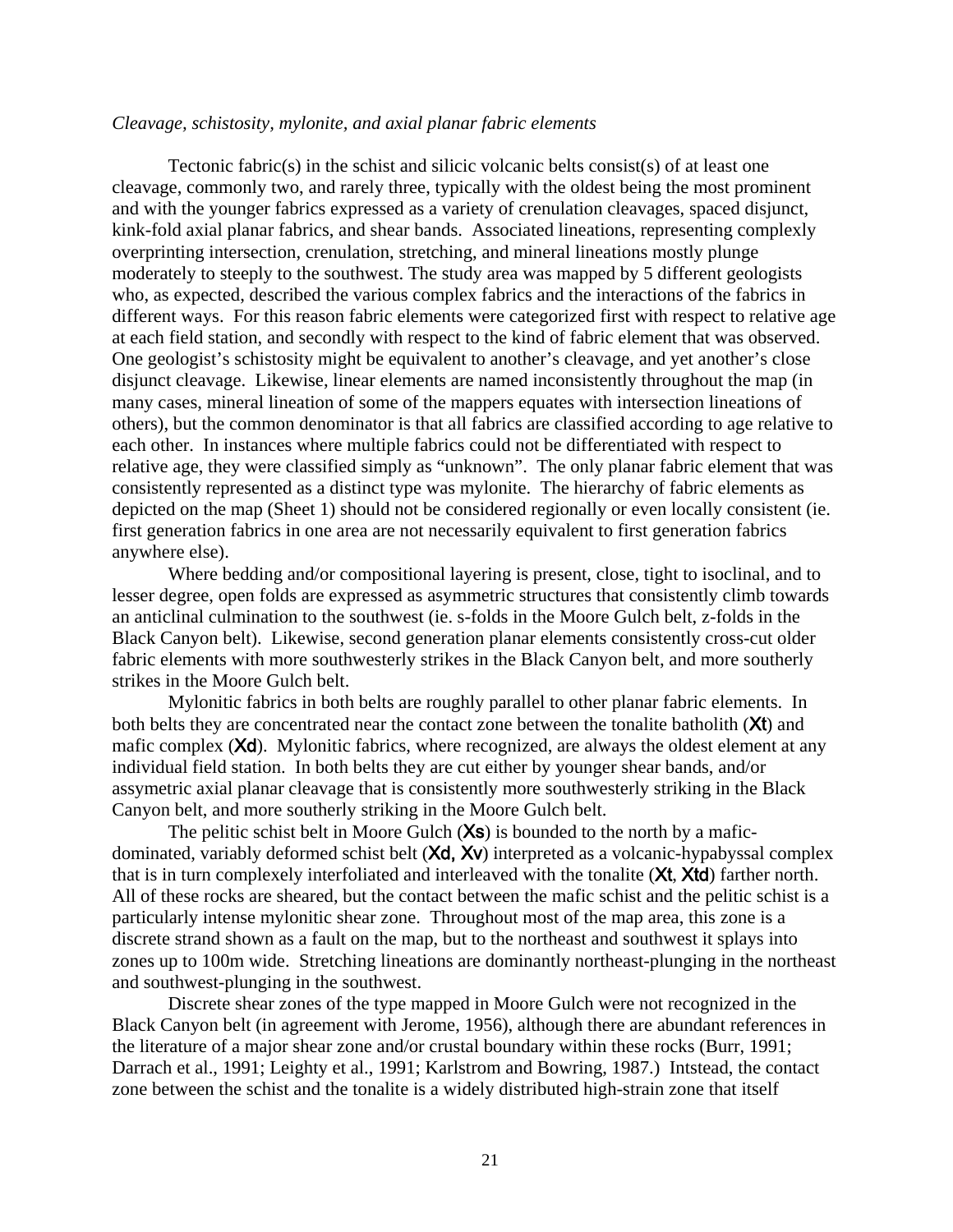appears to define the trace of a map-scale z-fold. Mylonitic fabrics within the tonalite are cut by onsistently more southwesterly striking shear bands (parallel to the axial plane of the supposed c z-fold). Within the schist belt, minor folds, bedding-cleavage, and second generation-first attenuated limb of a major antiform (O'Hara, 1980) seems very reasonable with the Moore generation ductile fabric relationships are all predominantly counter-clockwise. The structures are mirror-image (a la Anderson, 1989b) to structures in the Moore Gulch belt (s-folds, and clockwise asymmetric fabric relationships). The interpretation of the Black Canyon belt as the Gulch belt representing the opposite limb.

### *Timing*

Bowring et al., 1986) pre-kinematic tonalite batholith (Xt, Xd, Xtd) that intruded the schist and structure. The syn- to post-tectonic, leucocratic 1699Ma Crazy Basin Monzogranite<sup>2</sup> intrudes Deformation was accomplished during a narrow time interval between emplacement of the area's two main plutonic complexes. The older is the 1740-1720Ma (Anderson et al., 1971; volcanic belts apparently from below, since it now occupies the central axial core of the the western edge of the Black Canyon belt just to the west of the map area (Leighty, 2007).

#### **Discussion**

 $\overline{a}$ 

The tectonic-stratigraphic relationship of the Moore Gulch and Black Canyon schist belts to the southeastern silicic volcanic and magmatic belt has been debated heatedly for many years. elements are relatively simple and apparently singular in origin, whereas Moore Gulch Rocks are Gulch fault is a major terrane boundary (refs). Maynard (1986) recognized it as a major structure, but argued instead that it was a southeast-side-down normal fault related to formation (that were also recognized and discussed by Maynard, 1986) within the volcanic field that are complexly deformed in ways similar to the rocks of the Moore Gulch belt. In this view the rocks of the two belts share a common deformational history and may have been juxtaposed throughout their histories. Bryant (1999) mapped the Moore Gulch fault continuously to the Maynard (1986) concluded that the silicic volcanics are younger because their tectonic fabric multiply deformed with complex patterns of overprinted fabrics. In this regard the rocks are markedly different in at least two major ways, and this lead many workers to suggest Moore of the major volcanic-plutonic field to the east. DeWitt (1991) shows the Moore Gulch dying out to the southwest and observed that there are areas of thick argillaceous siliciclastic rocks southwest where it is finally concealed by Cenozoic cover. Supracrustal rocks south of the Moore Gulch fault are considered by Bryant (1999) to be northwest-facing, and apparently contradicts interpretations that rocks in the Moore Gulch belt are southeast-facing (Maynard, 1986). However, since the two areas are bounded by the fault, and since there is an intermediate zone just north of New River where rocks face northwest and southeast in roughly equal

<sup>&</sup>lt;sup>2</sup> All reported dates of this pluton, ranging from 1680 to 1700Ma, are in abstracts (Blacet et al., 1971; Bowring et al., 1986), references to oral presentations (Silver, 1970), or unpublished data referred to in journal articles (Karlstrom et al., 1987). In nearly all cases, the citations, if given at all, are either inaccurate, incomplete, or have nothing to do with this pluton.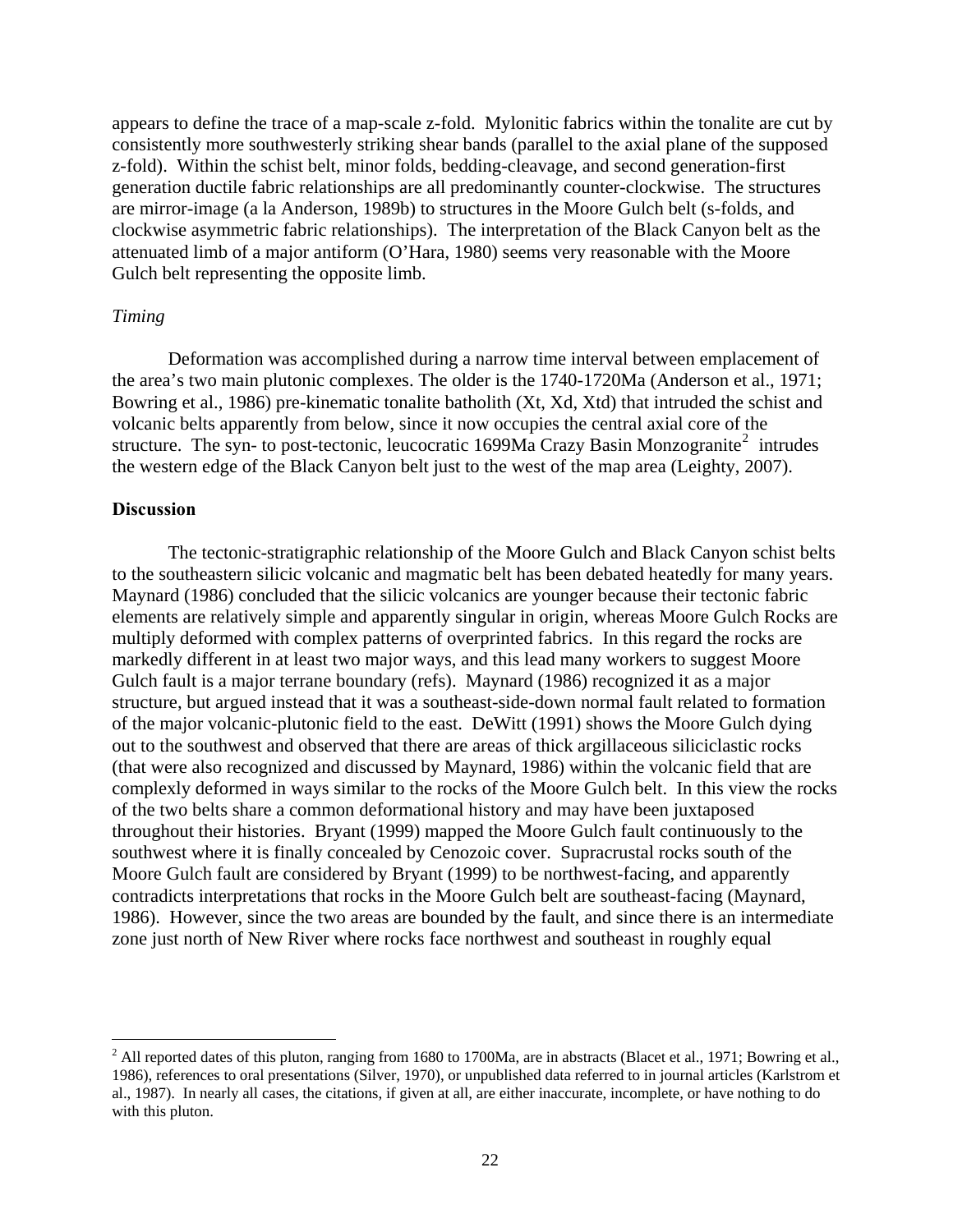proportions based on a superficial interpretation of Bryant's (1999) map<sup>3</sup>, this does not seem to be a problem.

Our observation and conclusion is that the Black Canyon and Moore Gulch schist be lts contain the same kinds of rocks in roughly the same proportions, at similar metamorphic grade(s), and that they are structurally deformed in a systematic way that strongly suggests they are the opposing limbs of a regional southwest-plunging antiform. Multiple fabrics are interpreted as the product of progressive deformation (eg. Anderson, 1989b) with progressively steeper lineations reflecting attenuation of t he fold limbs during tightening of the structure (eg. O'Hara, 1980). Some degree of post-metamorphic south or southwesterly tilting, possibly related to progressive fold development and consistent with the southwesterly plunge of the structure, is indicated since regional metamorphic grade (independent of the contact aureole of the Cra zy Basin batholith) increases systematically to the north from lower greenschist phylliteslates just south of the Moore Gulch - Agua Fria River confluence to amphibolite facies coarsegrained biotite-garnet schist within the Black Canyon belt. Similar increases in grain size of greenschist facies rocks in the Moore Gulch belt to the north are also observed.

overprinted by mirror-image asymmetric ductile fabrics; clockwise in the Moore Gulch belt, and counter-clockwise in the Black Canyon belt suggesting that the shear zones may have been folded as part of a structural multilayer consisting of plutonics overlain by supracrustals. If so, whethe r or not this was part of the progressive development of structures during a single Mylonitic shear zones are present in both schist belts along the contact between "underlying" plutonic rocks of the Cherry Creek batholith and the schist. The shear zones are orogenic episode (ie. a thrust contact folded during continued convergence), or completely unrelated is not and may never be known. The short  $(\sim 20$ Ma) interval of time between emplacement of the pre-kinematic tonalite batholith and the syn- to post-kinematic leucogranite, however, suggests that a single episode was responsible (eg. Anderson, 1989b).

#### **Mineral deposits**

Moore Gulch, has a long complex history described wonderfully by Maynard (1986) based on development. Unofficially, the mine produced over 130,000 tons of 4-6% copper ore (Maynard, 1986) between 1917 and 1946. Unfortunately, nearly all of the reports, assays, and core have been lost or misplaced. The location of the shaft at the bottom of Moore Gulch has made it easy Two principal mineral deposits in the study area are massive sulphides hosted in pelitic schist  $(Xs)$ . The Kay mineral district, located in the Shylock schist belt just west of Black Canyon City, yielded 296,000 pounds of copper, 13,000 pounds of lead, and 2,700 ounces of silver during the early part of the  $20<sup>th</sup>$  century (Keith et al., 1983). The Orizaba Mine, located in proprietary reports and personal communications with some of the key players in its for water to flood the underground workings.

## **SUMMARY**

The structural and geomorphic configuration of Proterozoic rocks in the Black Canyon City area consists of a pair of divergent, steeply-dipping schist belts (Black Canyon to the west, Moore Gulch to the southeast), each forming the inner flank of prominent ranges cored by silicic

<sup>&</sup>lt;sup>3</sup> Bryant (personal communication, 2008) cautions that many of the attitudes that were used in his structural analysis do not appear on t he map.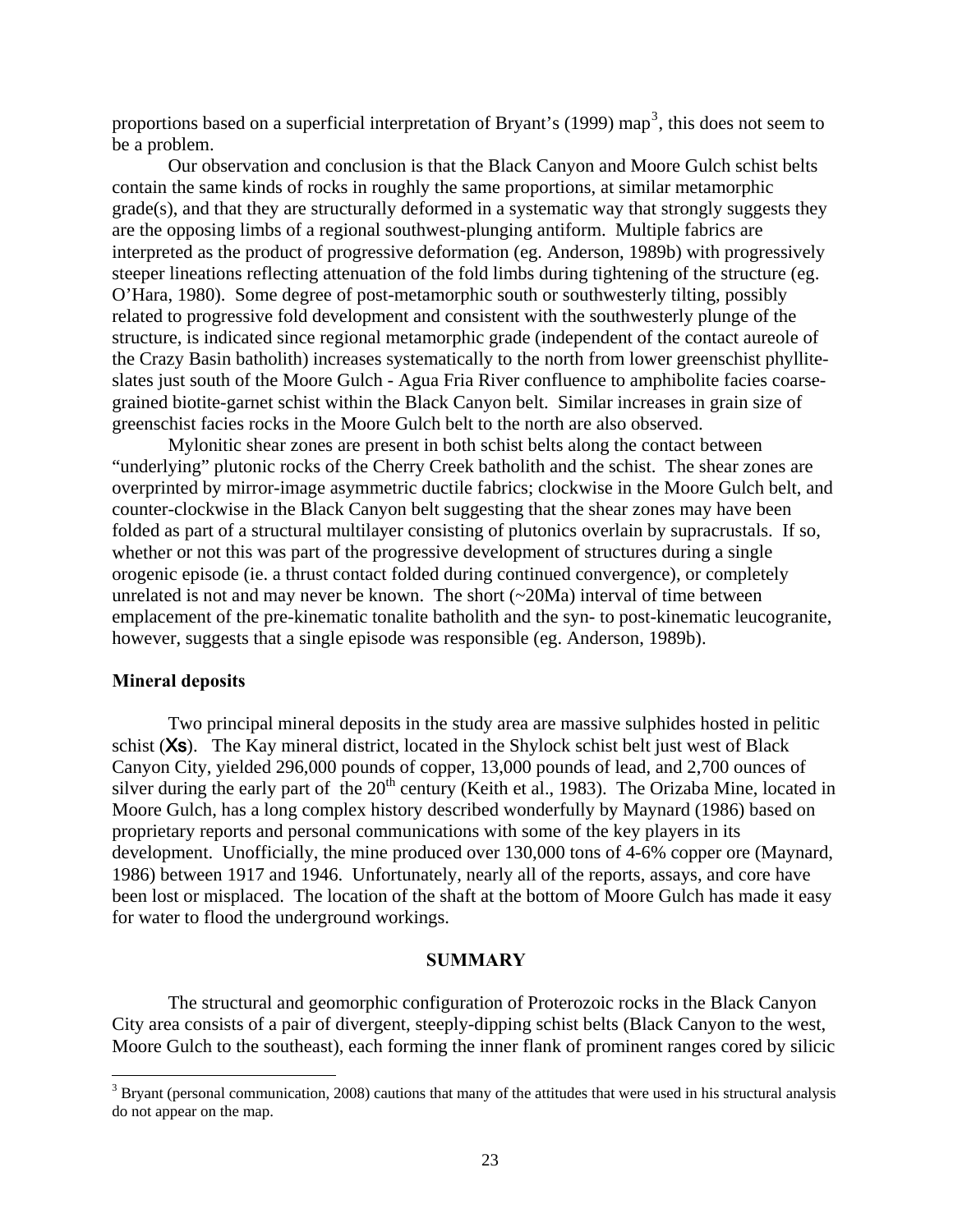igneous rock (Bradshaw Mts to the west, New River Mts to the southeast), and separated by a southwest-trending erosional Miocene basin, the Aqua Fria paleobasin, underlain by a strongly foliated tonalite batholith. The schist belts have been extensively studied and written about, and the protolith has universally been interpreted as subaqueous greenstone with associated turbidites massive sulphides. A wide variety of complexly interleaved lithostratigraphic elements are interspersed with thin, but ubiquitous ferruginous chert/quartzite/carbonate intervals, and sparse present in both belts (although in differing proportions) at greenschist to lower amphibolite metamorphic grade.

The tonalite forms the core of what appears to be a southwest-plunging antiform (originally proposed by O'Hara, 1980), but the hinge zone is almost entirely concealed by Miocene basin-fill. The predominate asymmetry of ductile structures; clockwise in Moore Gulch, and counter-clockwise in the Black Canyon, supports this interpretation, as does the general decrease of metamorphic grade towards the southwest. Sparse exposures of schist with interbeds of ferruginous chert just east of the supposed hinge zone just to the south of the map area display m-folds with steeply southwest-plunging intersection lineations.

The timing of Proterozoic deformation is bracketed by the tonalite which is pre-kinematic and part of the composite 1740-1720Ma (Anderson et al., 1971; Bowring et al., 1986) Cherry Springs batholith, and the syn-to post-kinematic, 2-mica ~1700MaCrazy Basin monzogranite.

younger age constraint for this faulting should be considered when evaluating geologic hazards especially careful to consider the possibility of Cenozoic overprint, which has been largely Cenozoic sinistral strike-slip faults and fault zones, oriented roughly parallel to Proterozoic ductile fabrics have displacements on the order of several kilometers. The lack of a such as landslide deposits in this area. Structural analyses of Proterozoic rocks should be dismissed in this area.

#### **REFERENCES CITED**

- Anders on, C. A., Blacet, P. M., and Silver, L. T., and Stern, T. W., 1971, Revison of Precambrian stratigraphy in the Prescott-Jerome area, Yavapai County, Arizona, Chapter C: USGS Bulletin 1324.
- Proterozoic tectonic evolution in central Arizona (abs.): GSA Abstracts with programs, v. Bowring, S. A., Karlstrom, K. E., and Chamberlain, K., 1986, U-Pb zircon constraints on 18, no. 5, p. 343.
- Reynolds, S. J., (eds.), Geologic evolution of Arizona: Tucson, Arizona Geological Society Digest 17. p. 17-55. Anderson, P., 1989a, Proterozoic plate tectonic evolution of Arizona, *in* Jenney, J. P., and
- Anderson, P., 1989b, Stratigraphic framework, volcanic-plutonic evolution, and vertical de formation of the Proterozoic volcanic belts of central Arizona, *in* Jenney, J. P., and Reynolds, S. J., (eds)., Geologic evolution of Arizona: Tucson, Arizona Geological Society Digest 17. p. 57-148.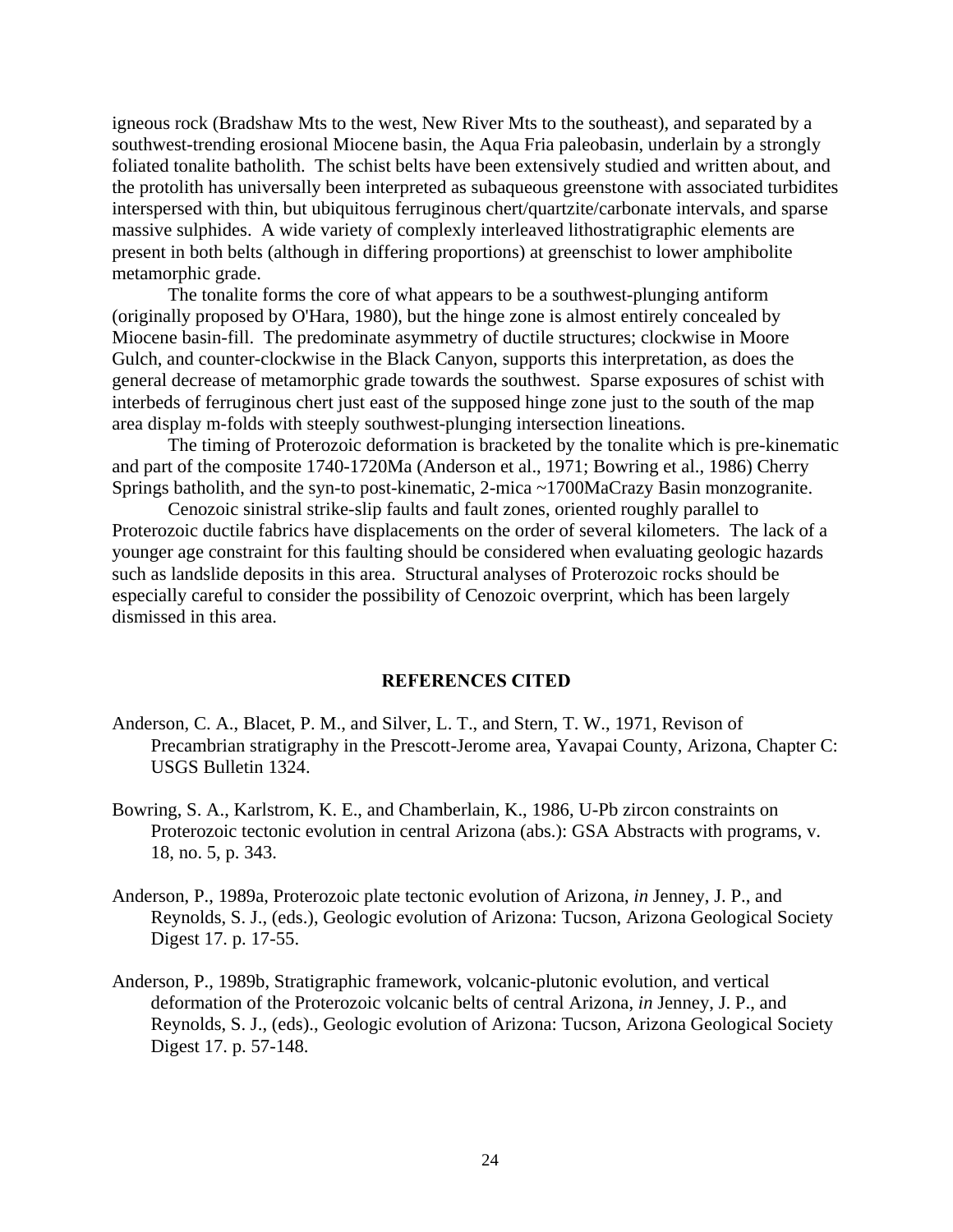- Bryant, B., 1999, Geologic map of the New River quadrangle and part of the Daisy Mountain quadrangle, Maricopa and Yavapai Counties, Arizona: Arizona Geological Survey Contributed Map 99-C, 1 sheet, scale 1:24,000, 32 pp.
- Burr, J. L., 1991, Proterozoic stratigraphy and structural geology of the Hieroglyphic Mountains, central Arizona, *in* Karlstrom, K.E., (ed.), Proterozoic geology and ore deposits of Ariz ona: Arizona Geological Society Digest 19, p. 117-133.
- Conway, C. M., 1976, Petrology, structure, and evolution of a Precambrian volcanic and plutonic . complex, Tonto basin, Gila County, Arizona: California Institute of Technology Ph.D dissertation, 460 pp.
- and VandenDolder, E. M., (eds.), Geologic diversity of Arizona and its margins: excursions to choice areas: Arizona Bureau of Geology and Technology Special Paper 5, p. 158-175. Conway, C. M., Karlstrom, K. E., Silver, L. T., and Wrucke, C. T., 1987, Tectonic and magmatic contrasts across a two-province Proterozoic boundary in central Arizona, *in* Davis. G. H.,
- unpublished Arizona K-Ar dates from the University of Arizona Laboratory of Isotope Damon, P. E., Shafiqullah, M., Harris, R. C., and Spencer, J. E., 1996, Compilation of Geochemistry, 1971-1991: Arizona Geological Survey Open-File Report 96-18, 53 pp.
- deformation in the Early Proterozoic Shylock shear zone, central Arizona, in Karlstrom, K.E., (ed.), Proterozoic geology and ore deposits of Arizona: Arizona Geological Society Digest 19, p. 97-116. Darrach, M.E., Karlstrom, K.E., Argenbright, D.N., and Williams, M.L., 1991, Progressive
- DeWitt, E., 1989, Geochemistry and tectonic polarity of Early Proterozoic (1700-1750Ma) plutonic rocks, north-central Arizona, *in* Jenney, J. P., and Reynolds, S. J., (eds.), Geologic . evolution of Arizona: Tucson, Arizona Geological Society Digest 17. p. 149-164
- DeWitt, Ed, 1991, Road log and geologic maps for Arizona Geological Society field trip, Spring, 1991, *in* Karlstrom, K.E., (ed.), Proterozoic geology and ore deposits of Arizona: Arizona Geological Society Digest 19, p. 309-332.
- Ferguson, C.A., Gilbert, W.G., and Leighty, R.S., 1998, Geologic map of the New River Mesa 7.5' Quadrangle, Maricopa County, Arizona: Arizona Geological Survey Open-File Report 98- 12, scale 1:24,000, 3 sheets, 29 pp..
- Gilbert, W. G., Ferguson, C. A., and Leighty, R. S., 1998, Geologic map of the Humboldt Mountain 7.5' quadrangle, Maricopa and Yavapai Counties, Arizona: Arizona Geological Survey Open-File Report 98-11, scale 1:24,000, 2 sheets, 17 pp.
- Jerom e, S. E., 1956, Reconnaisance geologic study of the Black Canyon schist belt, Bradshaw Mountains, Yavapai and Maricopa Counties, Arizona: University of Utah Ph.D. dissertation, 145 pp.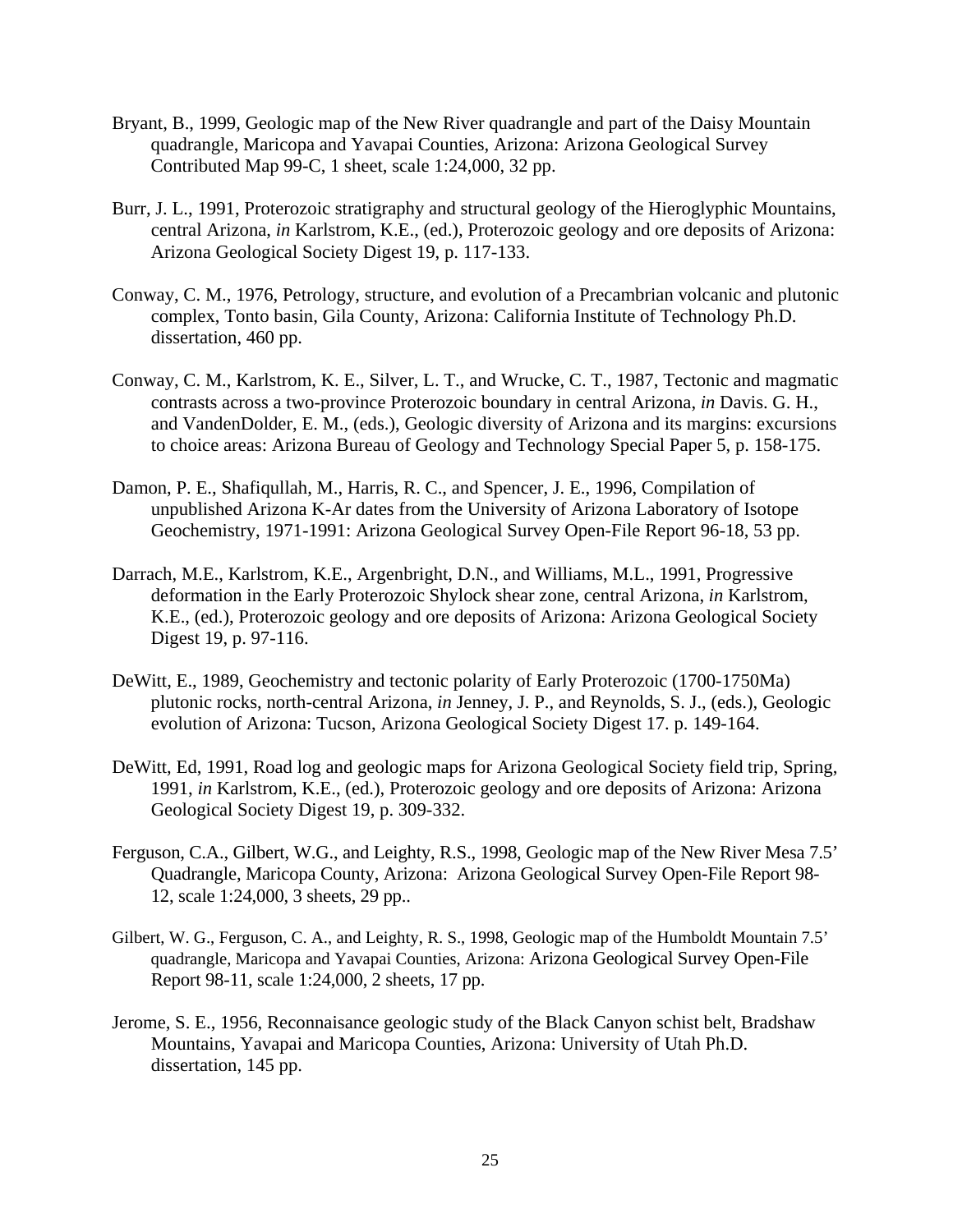- Karlstrom, K.E., Bowring, S.A., and Conway, C.M., 1987, Tectonic significance of an Early Proterozoic two-province boundary in central Arizona: Geological Society of Amer ica Bulletin, v. 99, no. 4, p. 529-538.
- Reed, J. C., jr., Bickford, M. E., Houston, R. S., Link, P. K., Rankin, D. W., Sims, P. K., and Van Schmus, W, R. (eds.), Precambrian conterminous U. S.; The geology of North Karlstrom. K. E., and Bowring, S. A., 1993, Proterozoic orogenic history of Arizona, *in* Van Schmus, W. R., and Bickford, M. E. (eds.), Transcontinental Proterozoic Provinces, *in*  America, v. C-2: Geological Society of America p. 188-211.
- Keith, S.B., Gest, D.E., DeWitt, E., Toll, N.W., and Everson, B.A., 1983, Metallic mineral districts and production in Arizona: Arizona Bureau of Geology and Mineral Technology Bulletin 194, 1 sheet, scale 1:1,000,000, 58 pp.
- Leig hty, R. S., 1997, Evolution of tectonism and magmatism across the Basin and Range pp. Colorado Plateau boundary, central Arizona: Tempe, unpublished Ph.D. dissertation, 1019
- Leighty, R. S., and Reynolds S. J., 1998, Cenozoic evolution of the Agua Fria Paleobasin: GSA Abstracts with programs (Rocky Mountain Section), v. 28, no. 7, p. A451.
- Leighty, R.S., 2007, Geologic map of the Black Canyon City area and Squaw Creek Mesa area, central Arizona: Arizona Geological Survey Contributed Map CM-07-A, scale 1:24,000, 46 pp.
- Leighty, R. S., Best, D. M., and Karlstrom, K. E., 1991, Gravity and magnetic evidence for an early Proterozoic crustal boundary along the southern Shylock fault zone, central Arizona, *in* Karlstrom, K. E. (ed.), Proterozoic Geology and Ore Deposits in Arizona: Arizona Geological Society Digest 19, p. 135-152.
- New River Mountains, Maricopa and Yavapai Counties, Arizona: unpublished M. S. thesis, University of New Mexico, Albuquerque, 154 pp., 3 sheets, 12,000 scale. Maynard, S. R., 1986, Precambrian geology and mineralization of the southeastern part of the
- north-central Arizona and relation of the rocks to the Colorado Plateau: Geological Society of America Bulletin, v. 82, no. 10, p. 2767-2782. McKee, E. H., and Anderson, C. A., 1971, Age and chemistry of Tertiary volcanic rocks in
- O'Hara, P. F., 1980, Metamorphic and structural geology of the northern Bradshaw Mountains, Yavapai County, Arizona: unpublished Ph.D. dissertation, Arizona State University, Tempe, 117 pp.
- characteristics of drainages basins for selected streamflow-gaging stations in Arizona through water year 1996: USGS Water Resources Investigations Report 98-4225, 907 pp. Pope, G.L., Rigas, P.D., and Smith, C.F., 1998, Statistical summaries of streamflow data and